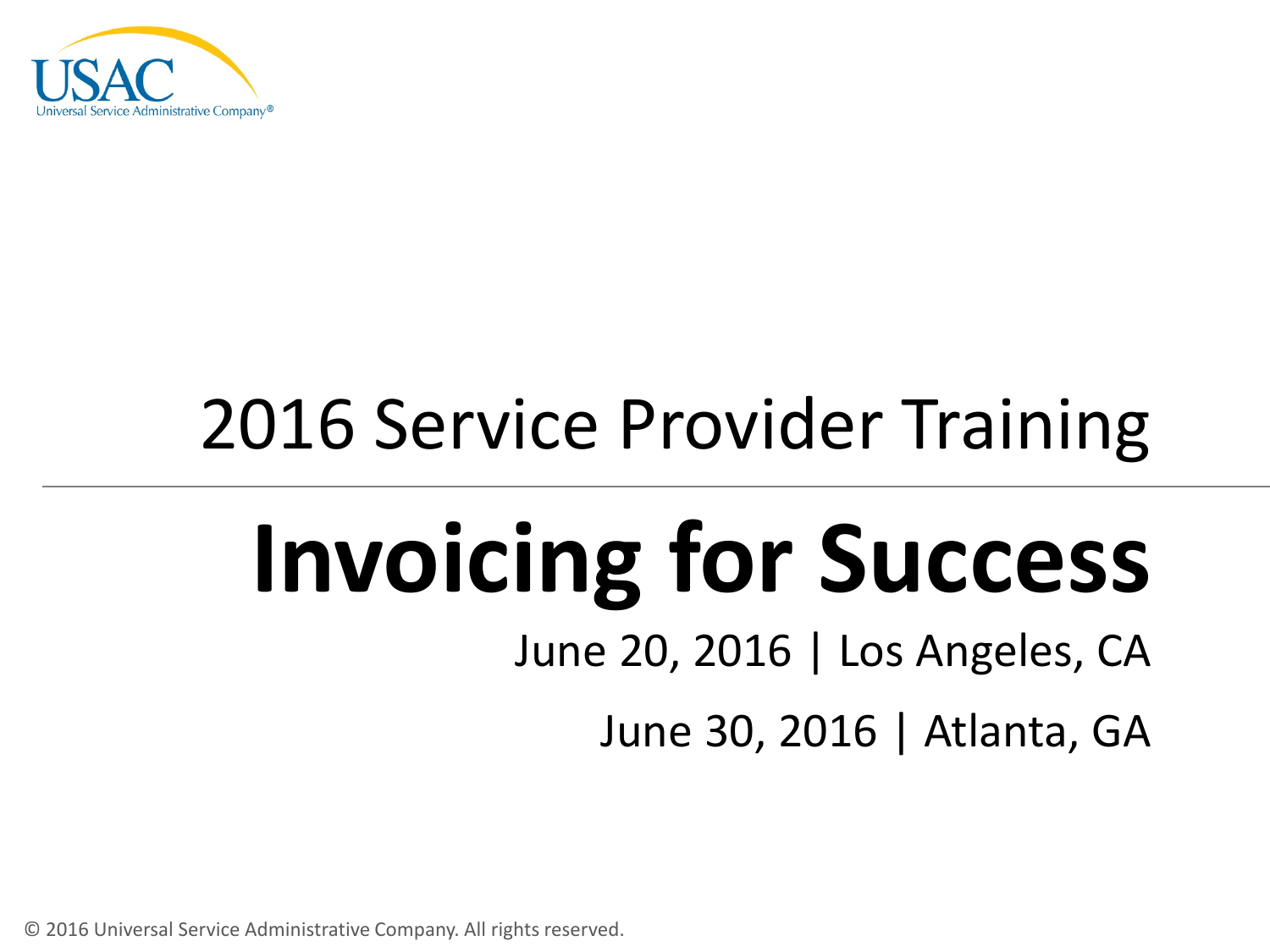



#### **Today we'll talk about:**

- E-rate Modernization Order on Direct Applicant Payment
- Invoice Process Changes for Service Providers
- Invoice Process Changes for Applicants
- FCC Form 498
- Common Invoicing Mistakes
- Deadline Extensions
- Appeals and Waivers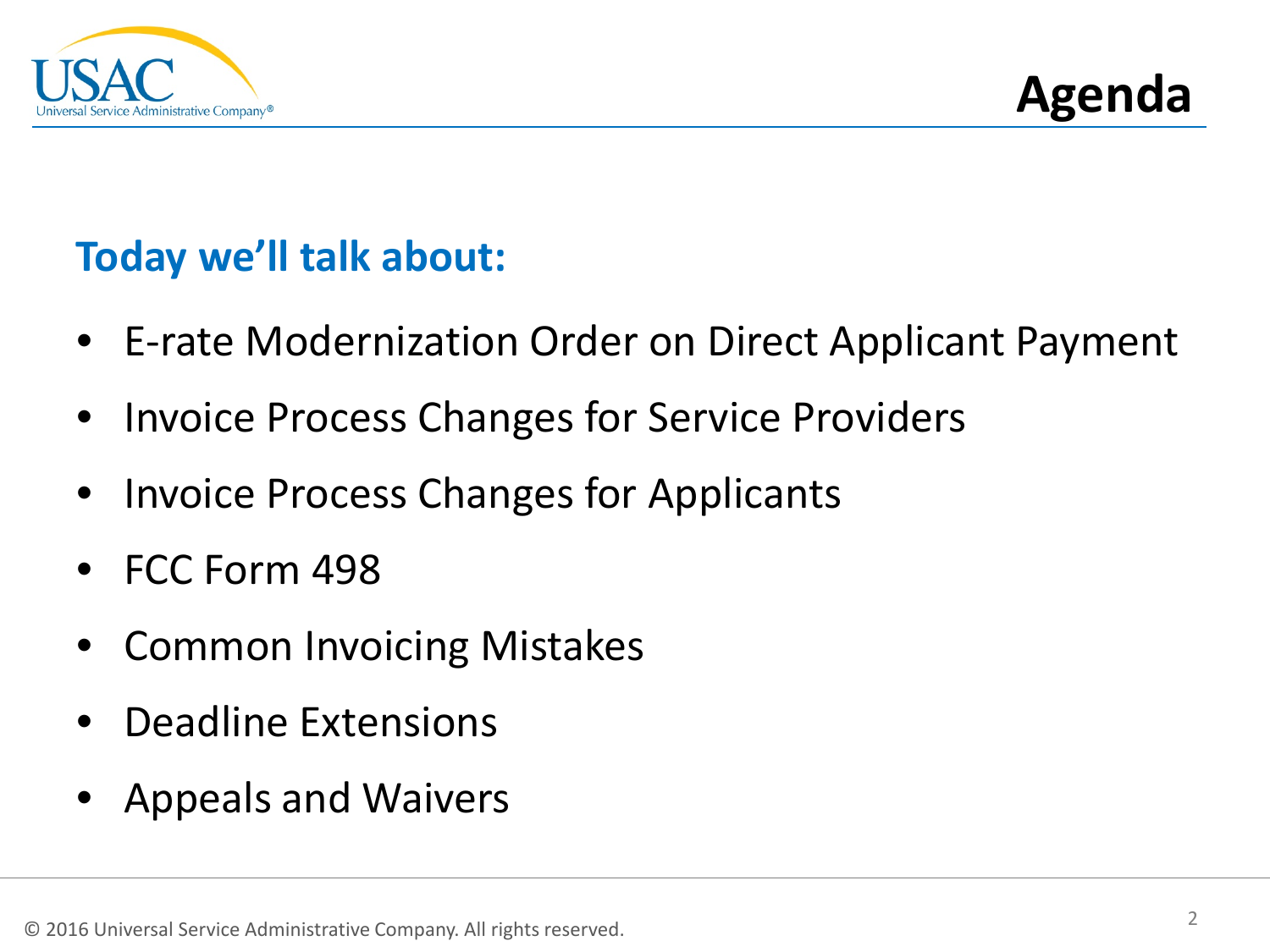

# **E-rate Modernization Order on Direct Applicant Payment**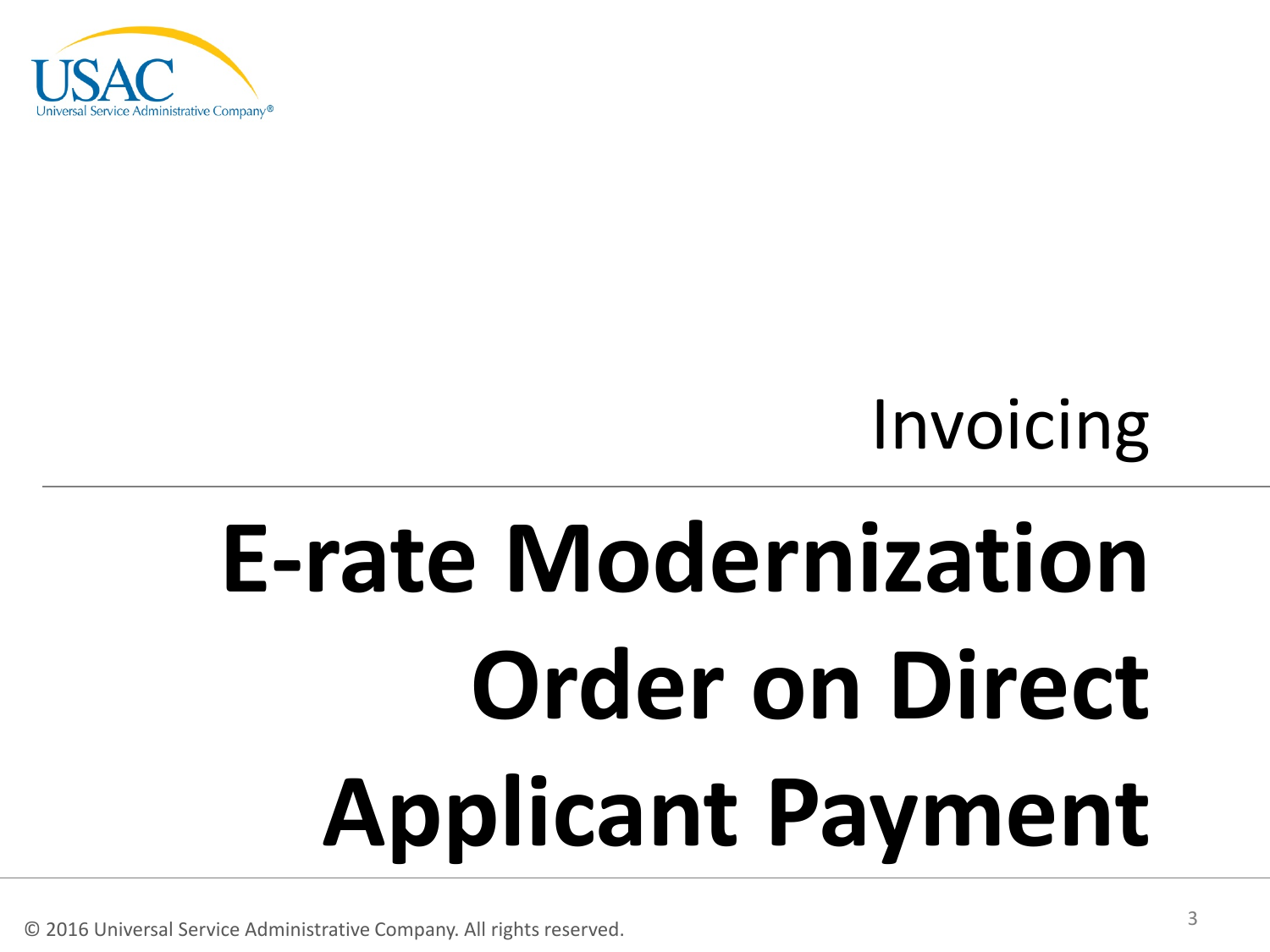

- E-rate Modernization Order directive to pay applicants directly when BEAR option chosen
- Service provider no longer certifying applicant invoices
- Certification changes
- No paper forms
- Invoice deadlines established as a rule

### – Missed deadlines – Waiver of rules needed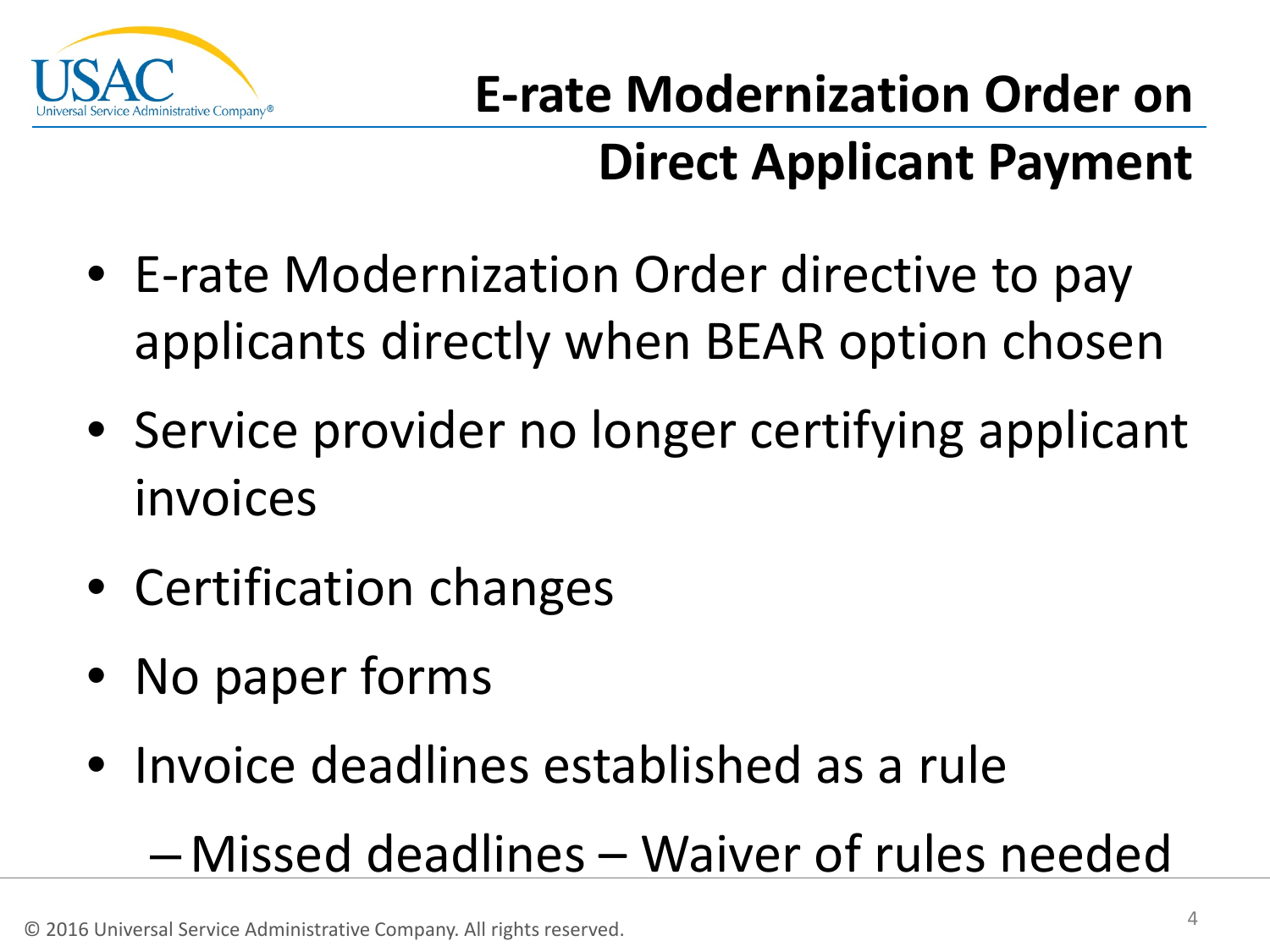

- **FCC Form 472**
	- Billed Entity Applicant Reimbursement (BEAR)
	- Filed online
	- Applicant files and gets paid directly
	- Service provider still has access to filed BEARs
- **FCC Form 473**
	- Service Provider Annual Certification (SPAC)
	- Filed online by service provider
	- Filed using E-File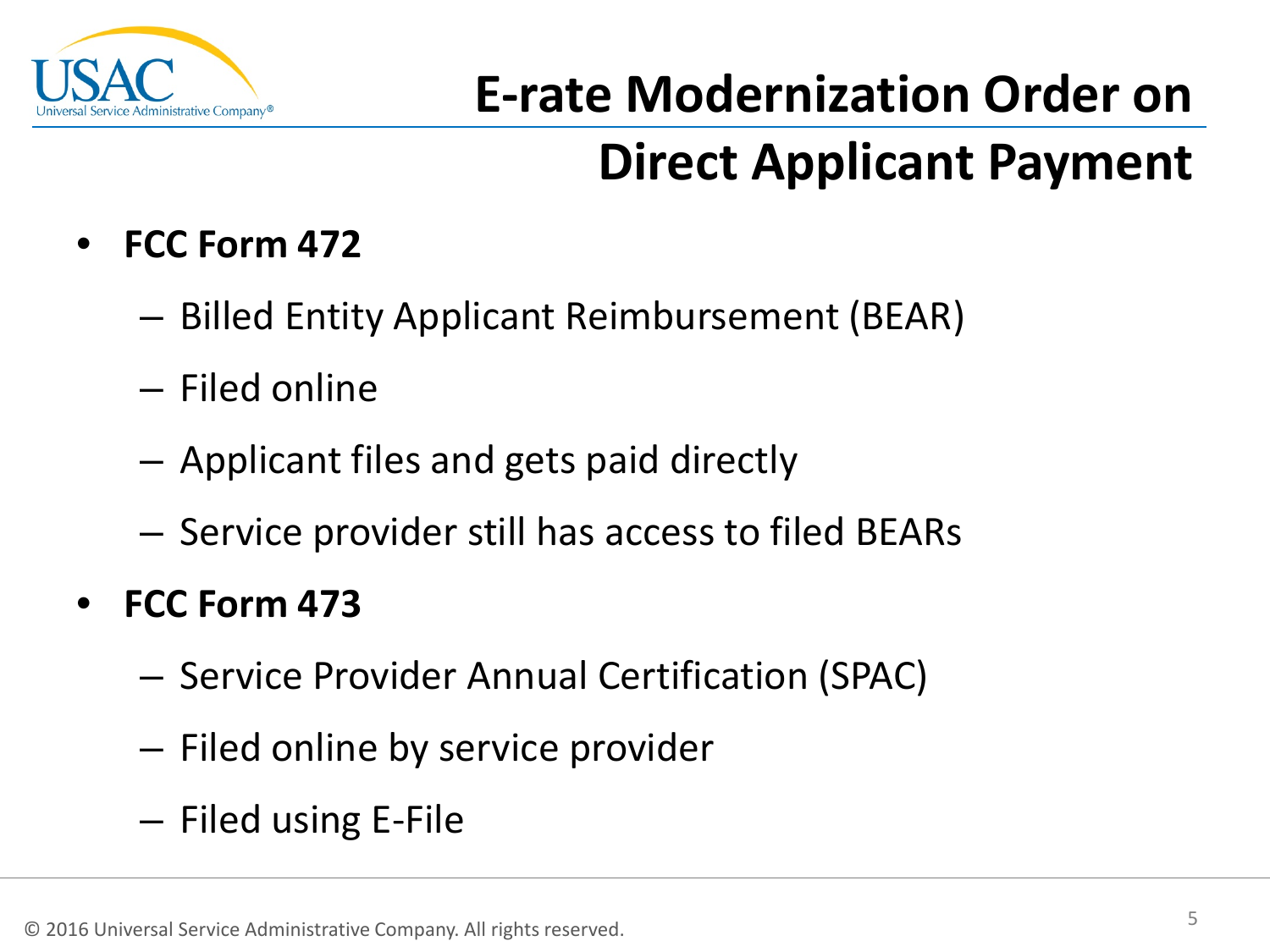

- **FCC Form 474**
	- Service Provider Invoice (SPI)
	- Filed online or electronically using csv file
	- System remains essentially the same but no paper

#### • **FCC Form 498**

- Service Provider Identification Number
- Provides banking information
- Filed using E-File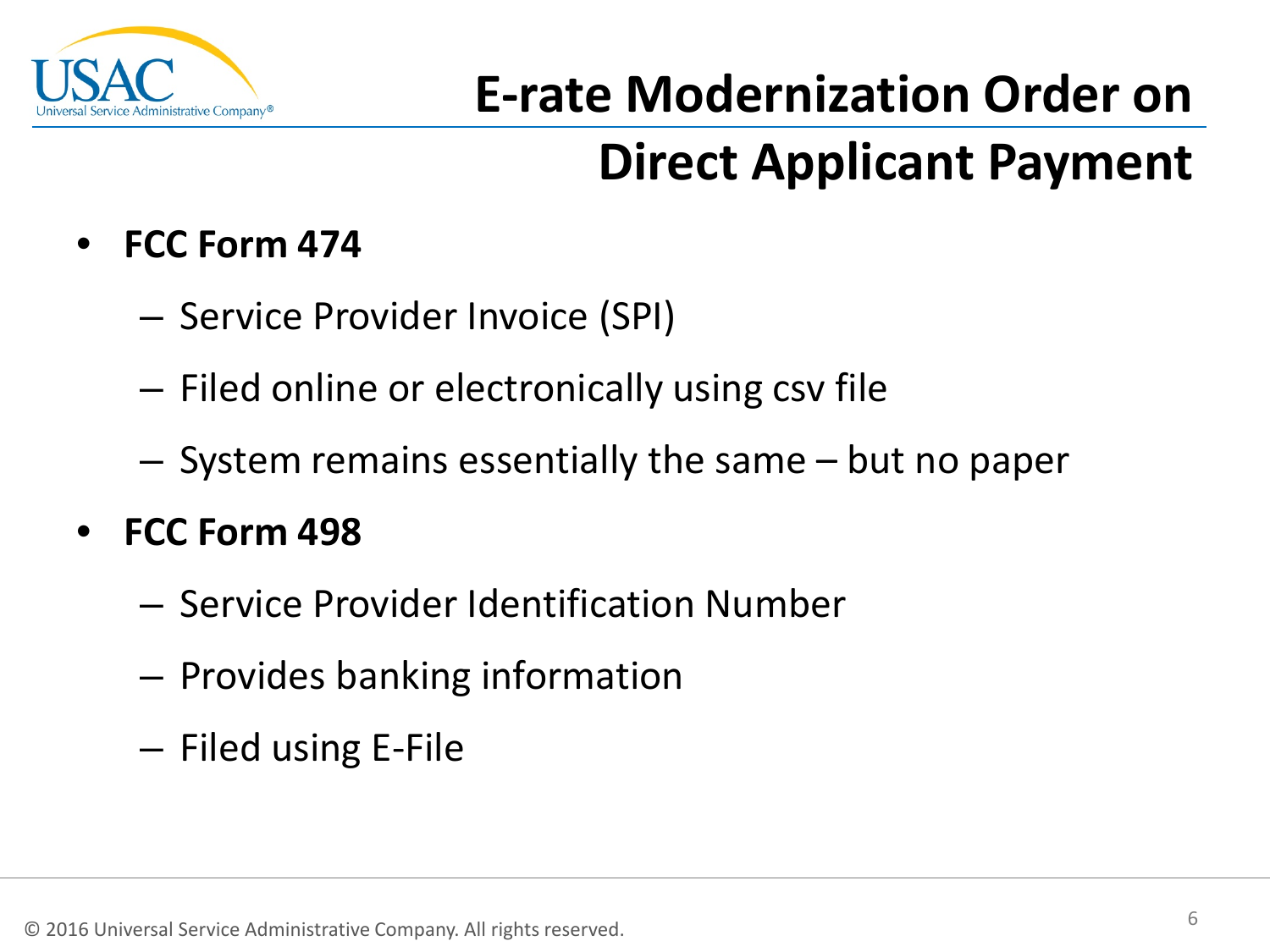

- **Invoice Systems**
	- Still use current system
	- Some changes to old process due to E-rate Modernization Order
	- Access paths remain the same
	- Process essentially remains the same
	- No paper forms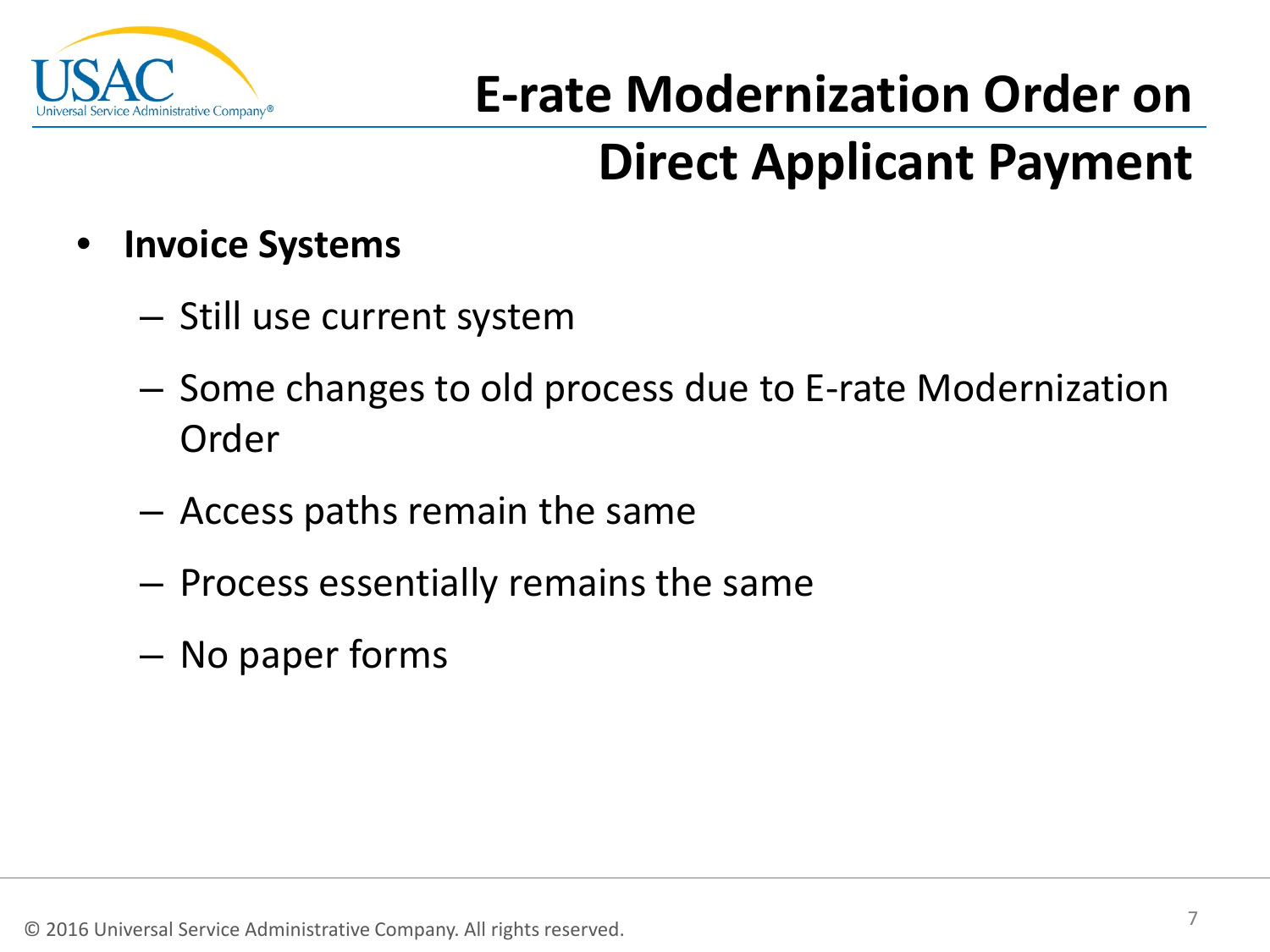

# **Invoice Process Changes for Service Providers**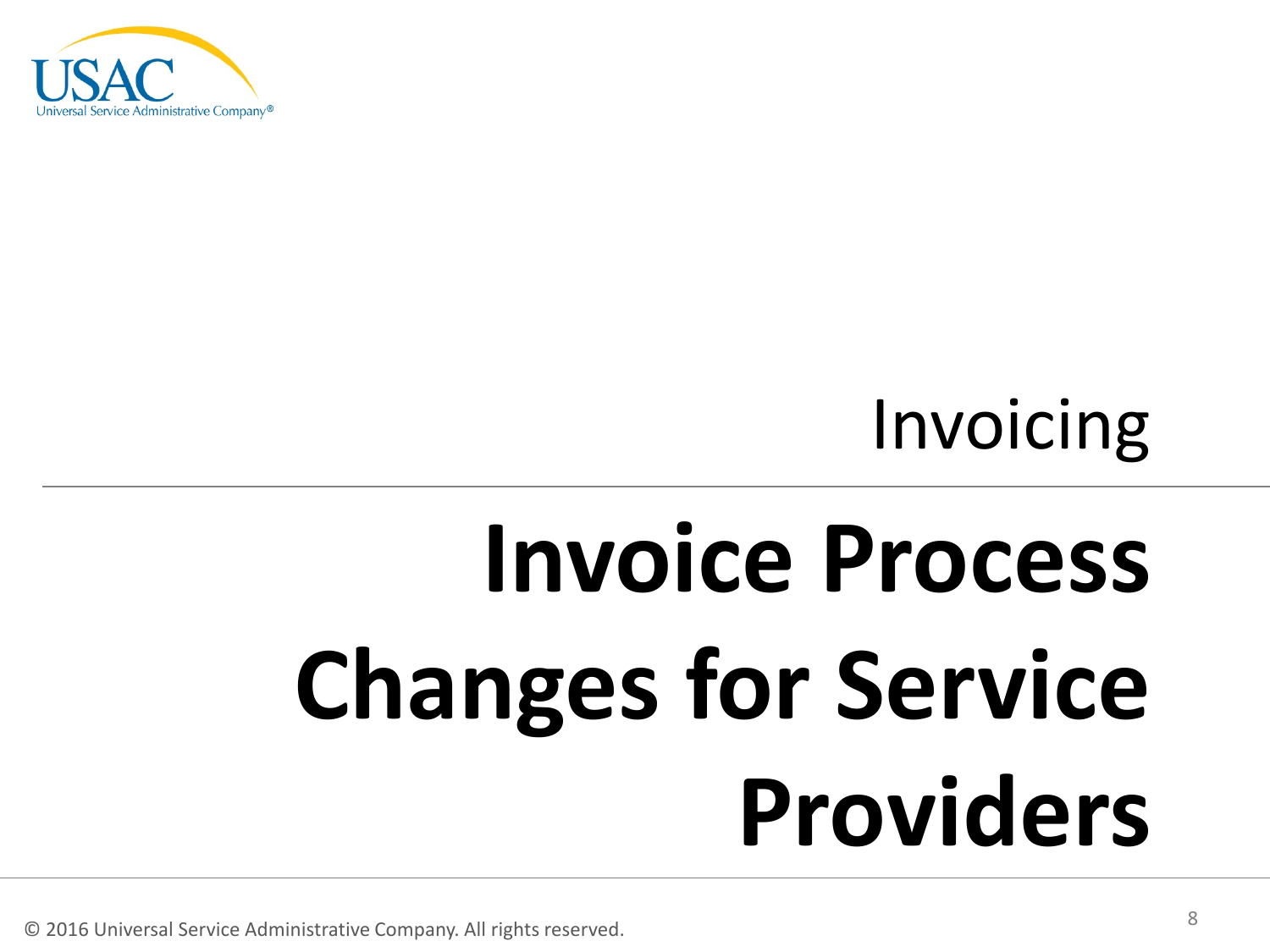

- **FCC Form 473**
	- Changes for July 1
		- Service provider logs into E-File to access FCC Form 473 – Service Provider Annual Certification (SPAC)
		- Pre-filled information available when access form
			- Obtained from E-File contact data
		- Service provider reviews and certifies
		- Changes immediately recorded in SPIN Search Tool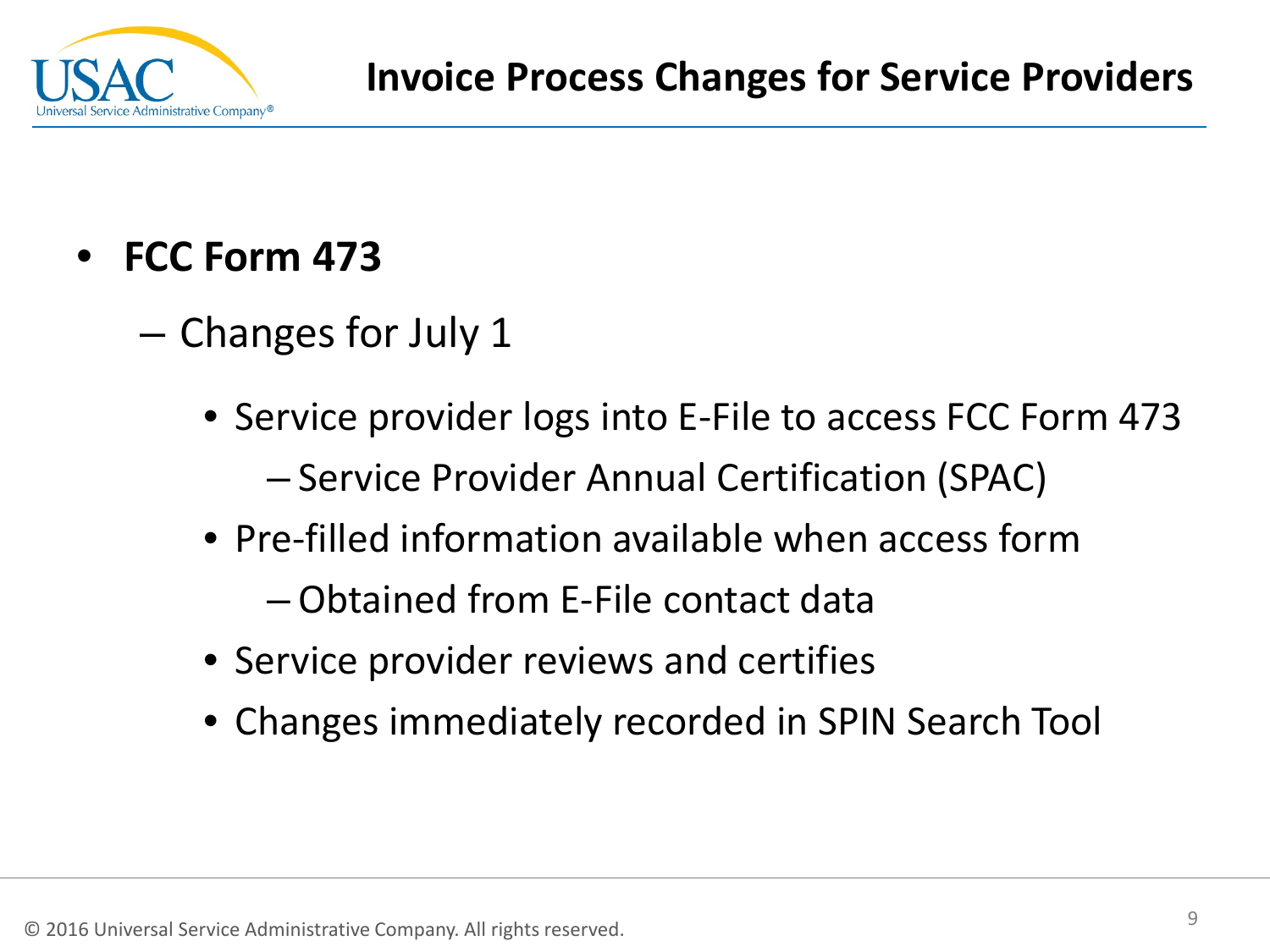

#### **Invoice Process Changes for Service Providers**

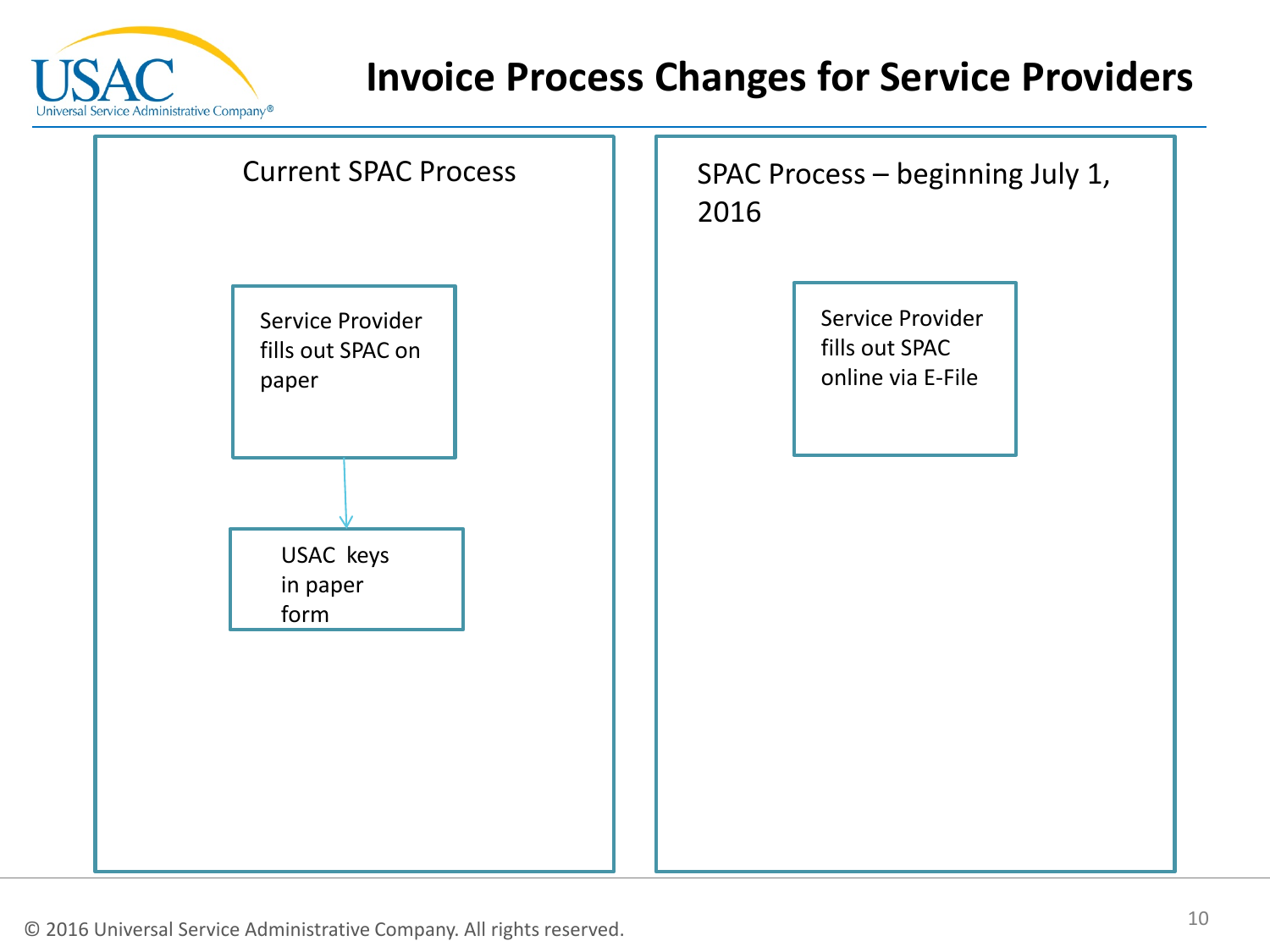

- **FCC Form 474**
	- Changes for July 1
		- No paper form
		- No process changes
		- Only new form with new certifications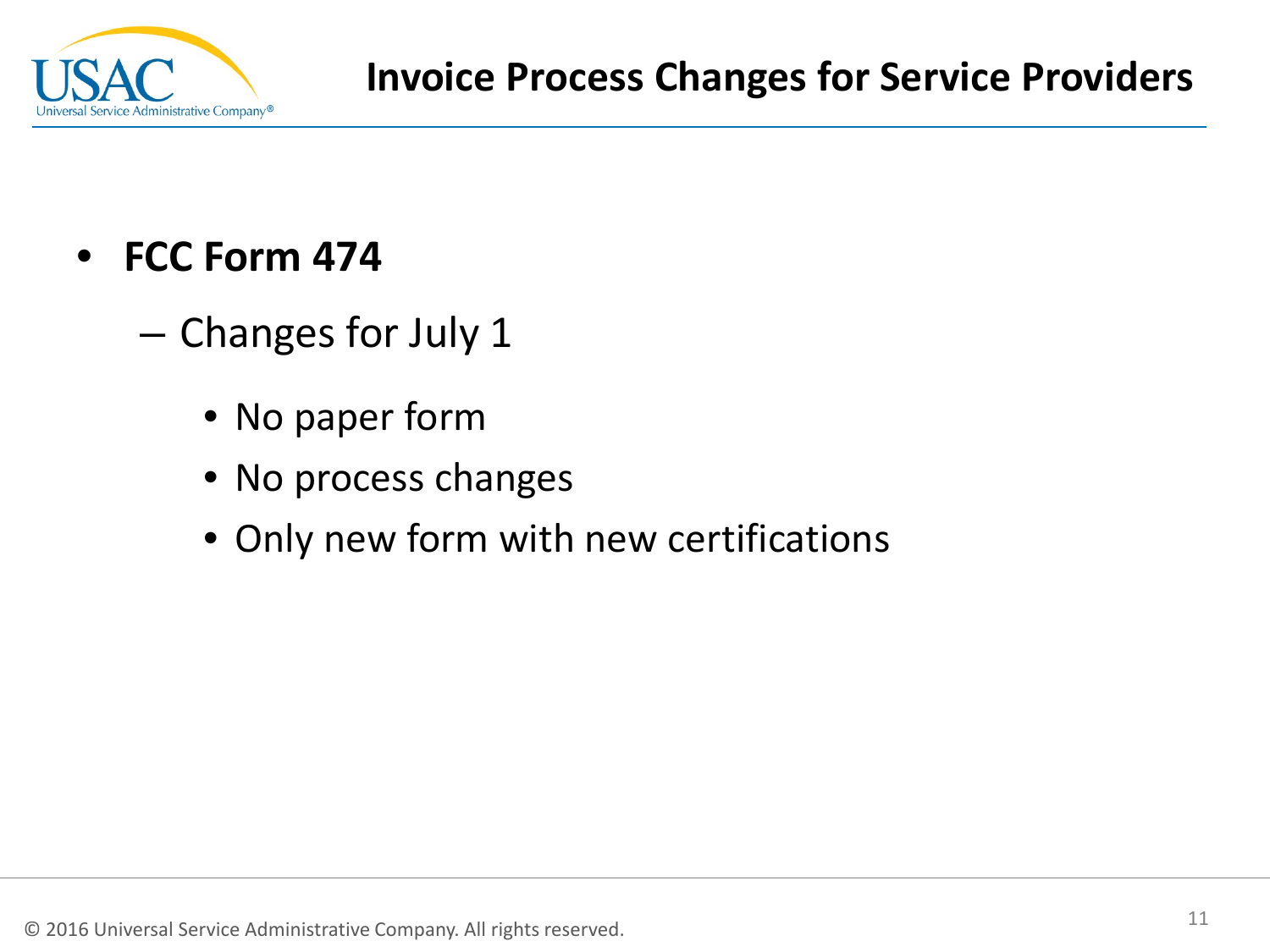

#### **Invoice Process Changes for Service Providers**

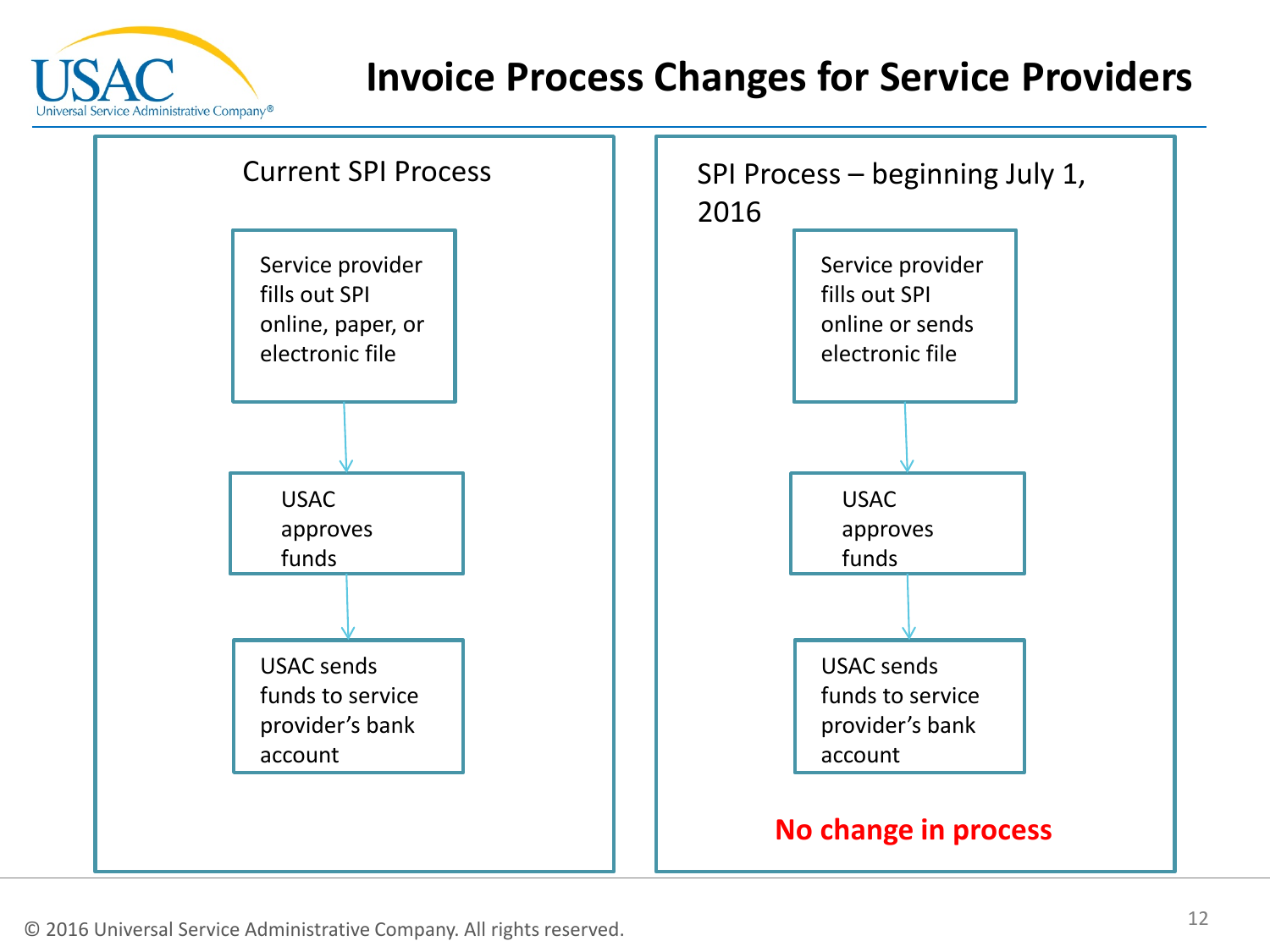

# **Invoice Process Changes for Applicants**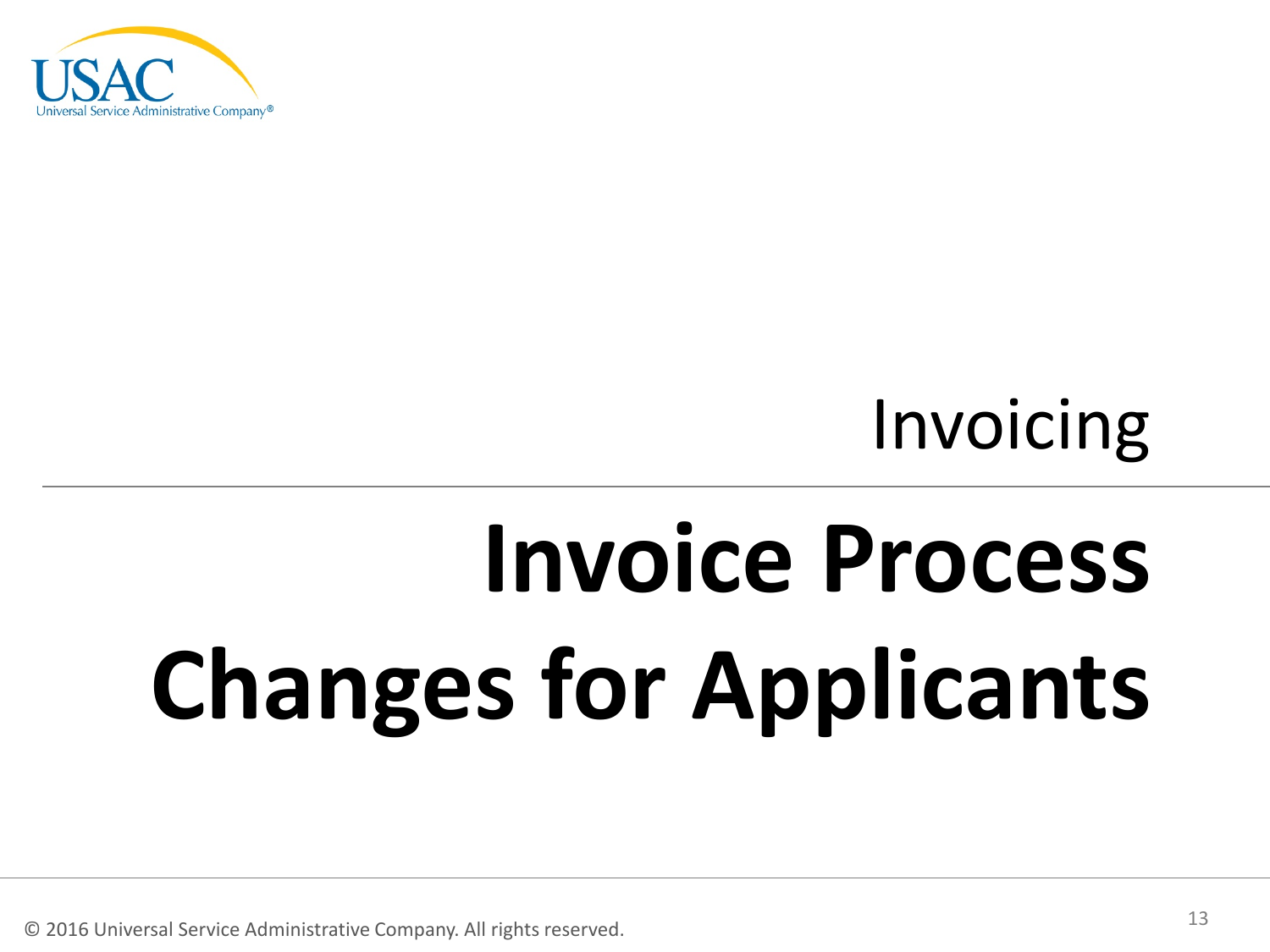

- **FCC Form 472**
	- Changes for July 1
		- Applicant files FCC Form 498 to provide bank account information
		- Only online BEAR used to create invoice
		- Applicant files the BEAR for processing
			- No service provider certification
		- FCC Form 498 ID added to identify bank account
			- Dropdown list of bank accounts provided via FCC Form 498
		- Approvals must be paid directly to applicant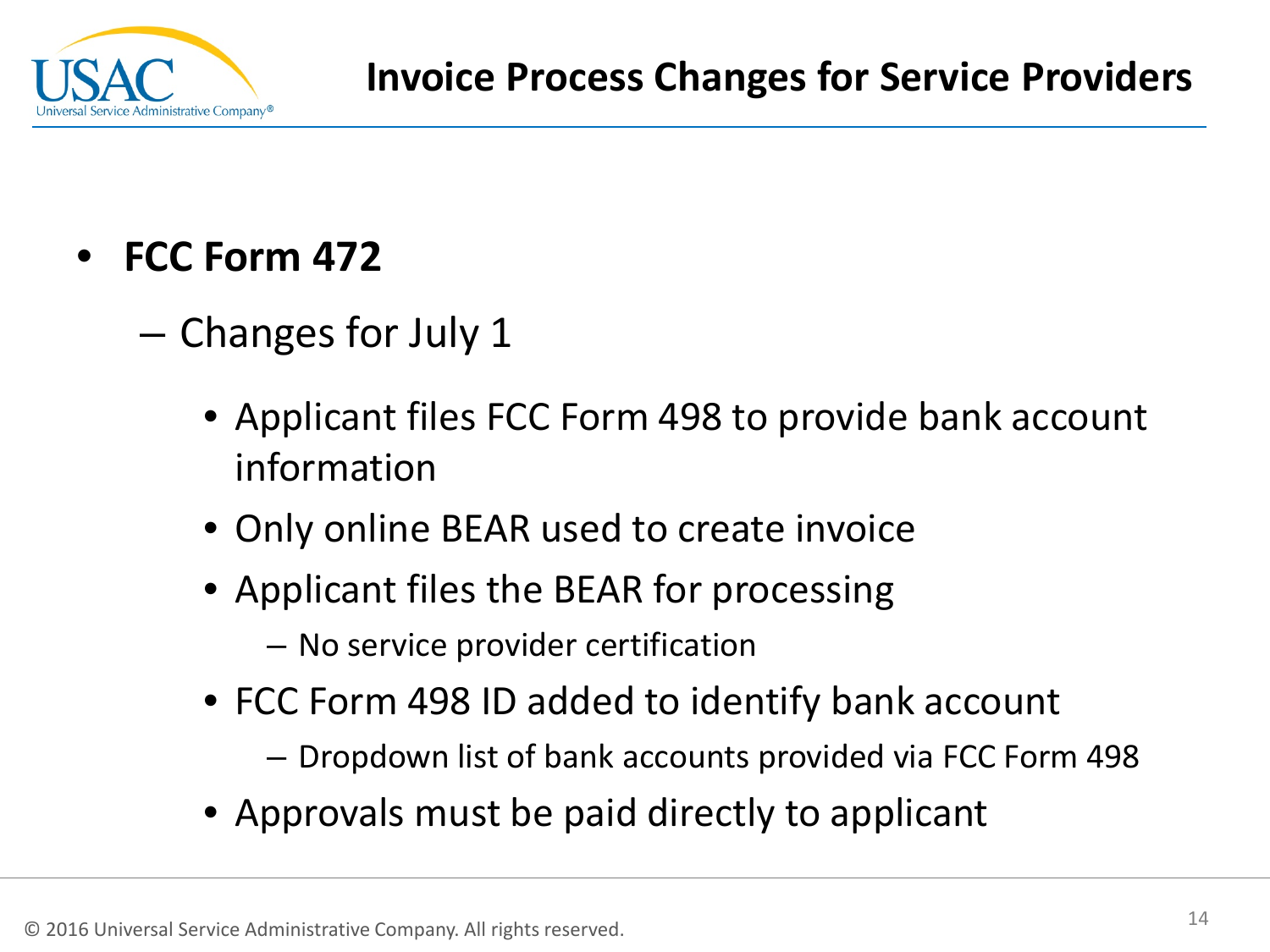

#### **Invoice Process Changes for Service Providers**

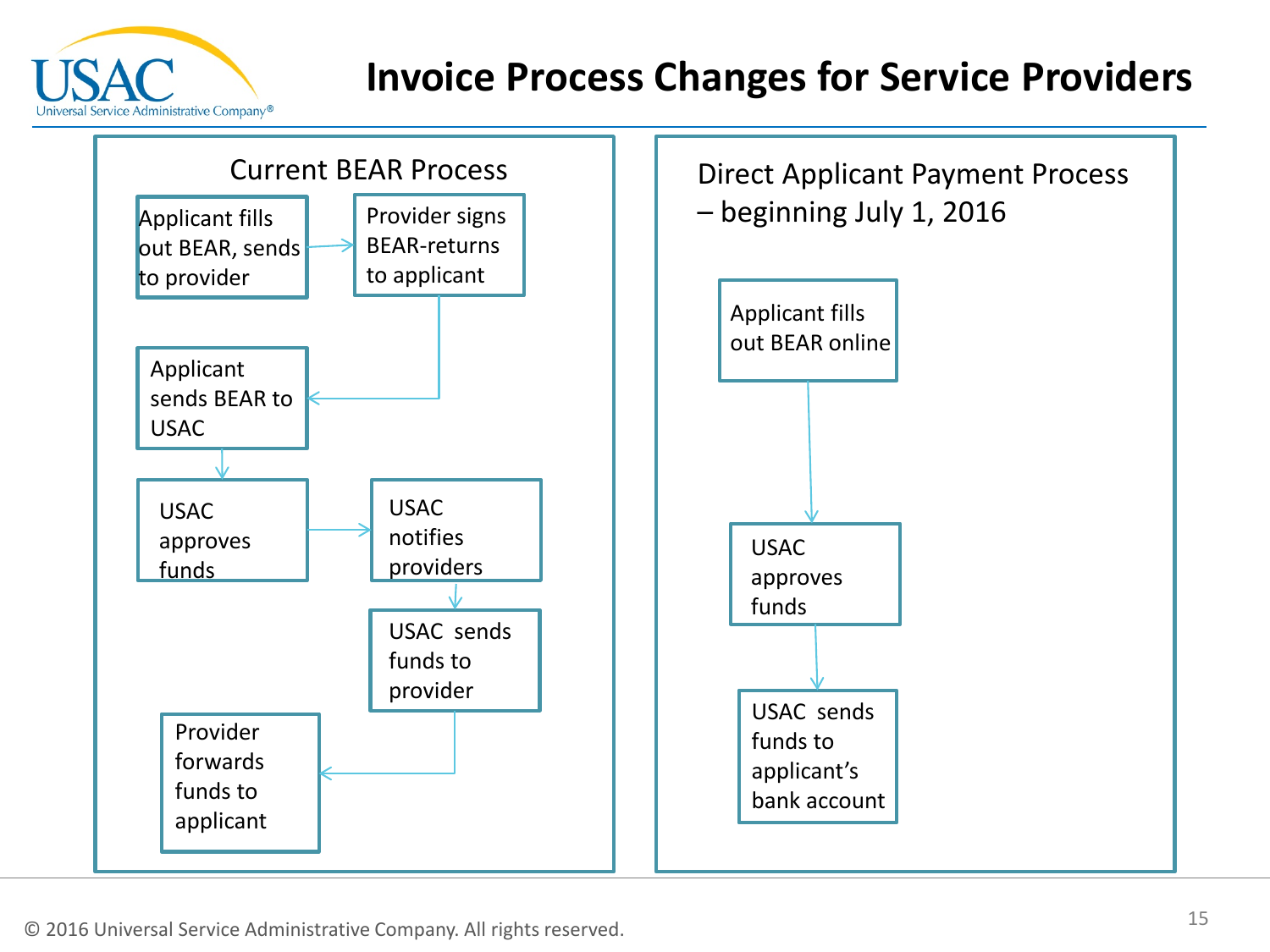

# **FCC Form 498**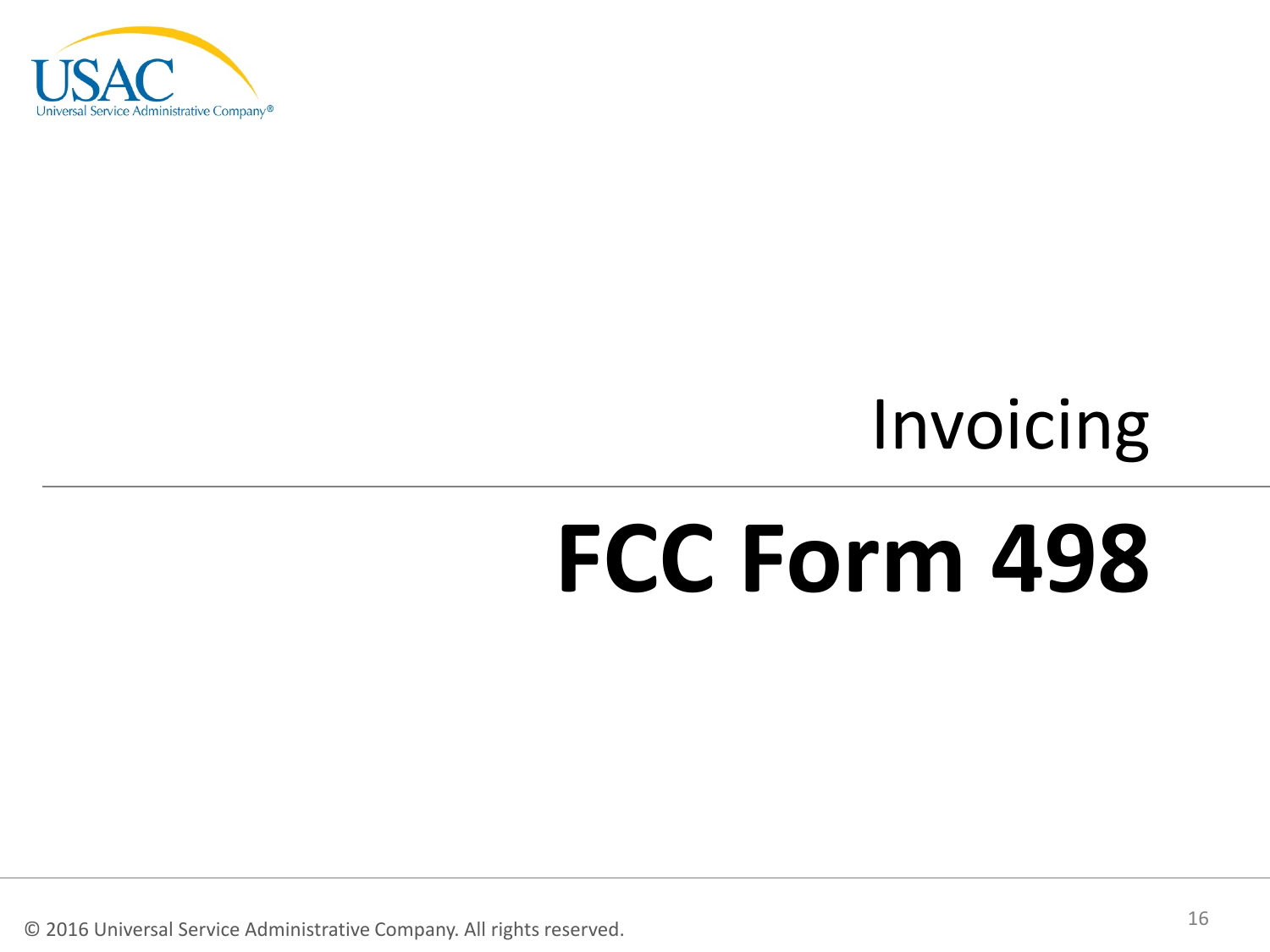

- **FCC Form 498**
	- No changes for July 1
		- No process changes
		- Access form in E-File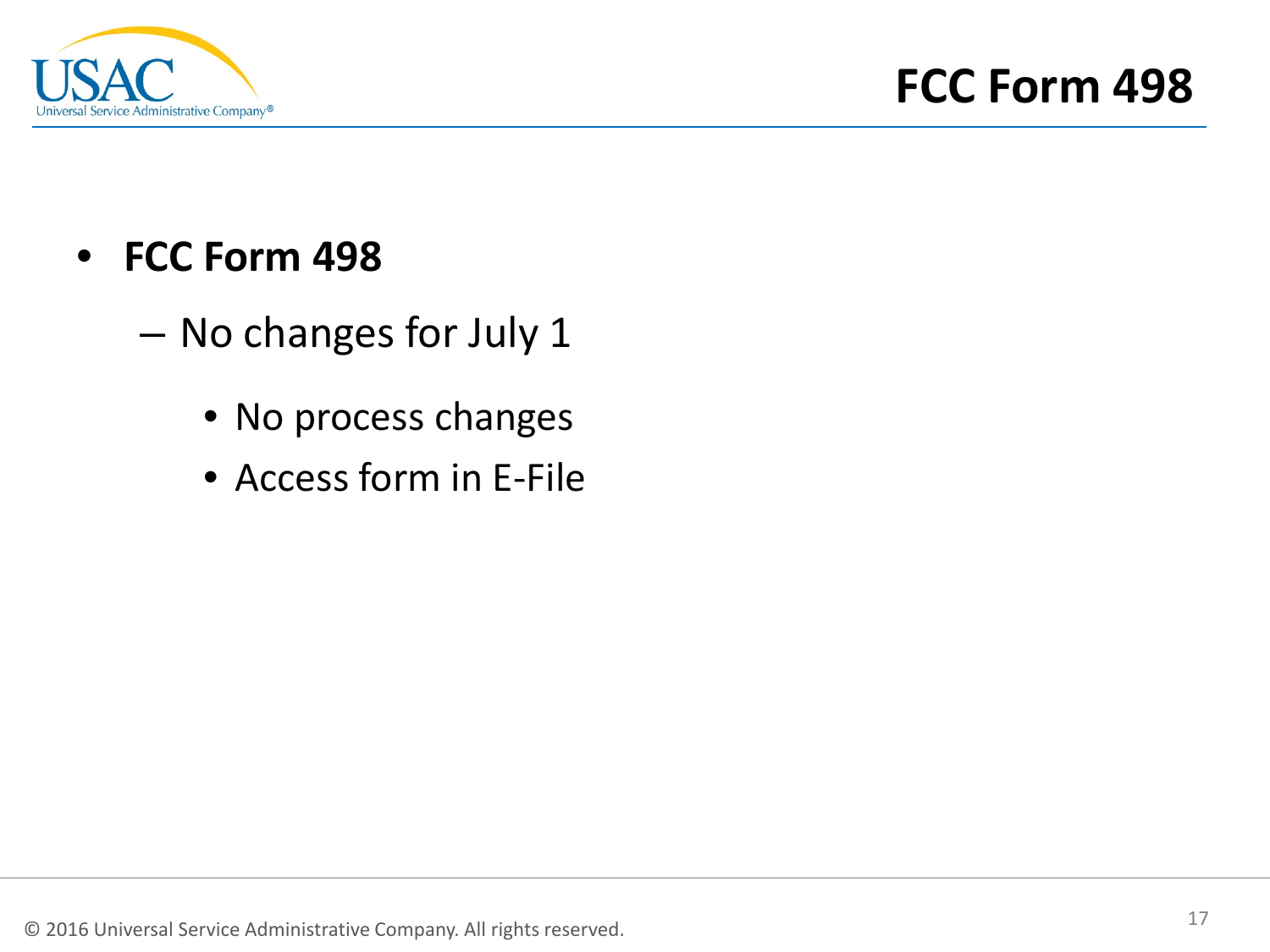

#### **Invoice Process Changes for Service Providers**

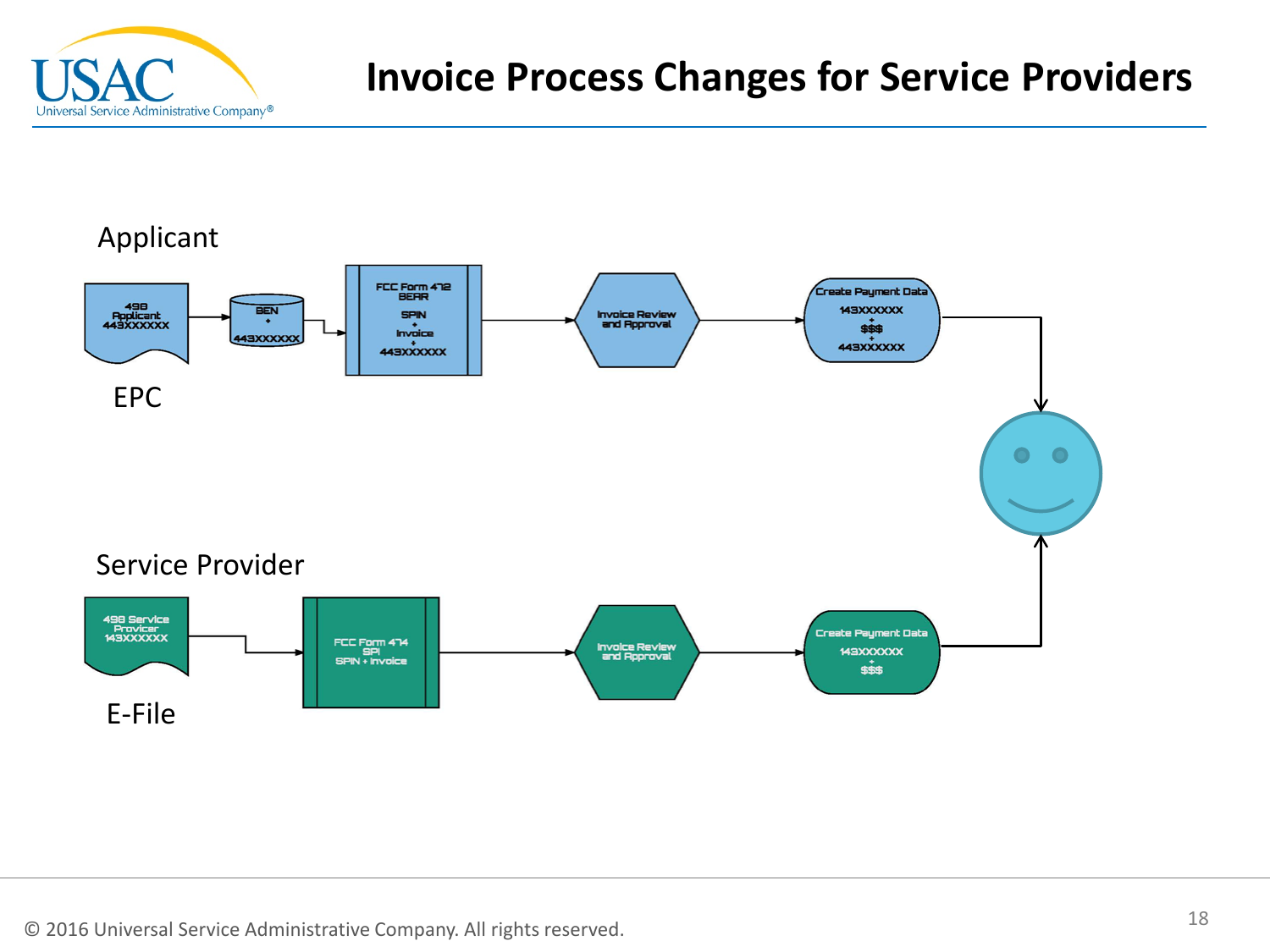

# **Common Invoicing Mistakes**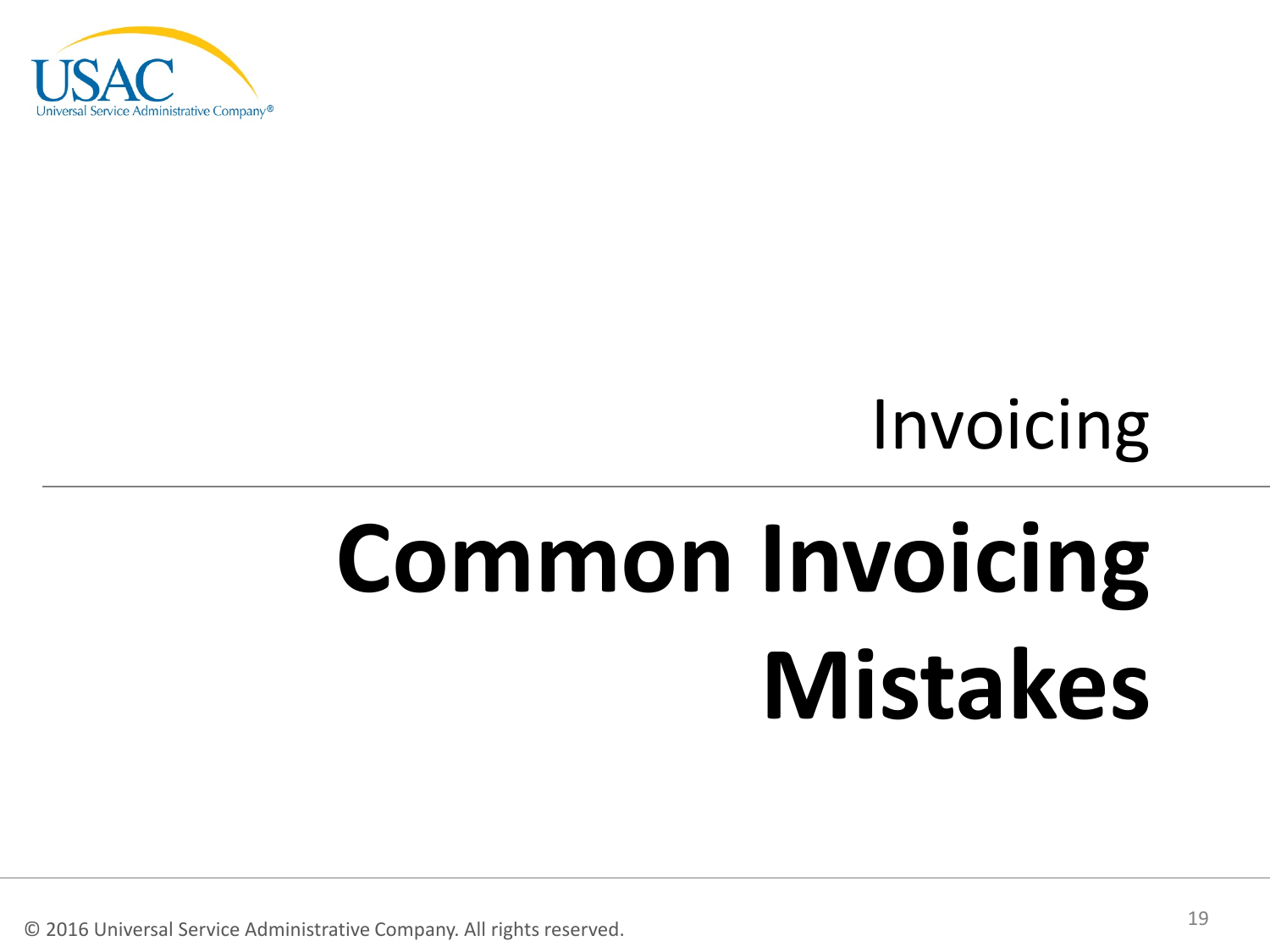

- Commitments are NOT grants can only bill for services actually delivered, even if that amount is less than the commitment amount
	- Services not eligible
	- Service provider not listed on 471
	- Services billed to party not listed on 471
	- Services not listed on Item 21
	- Services delivered outside funding year
	- Services delivered to location not listed on 471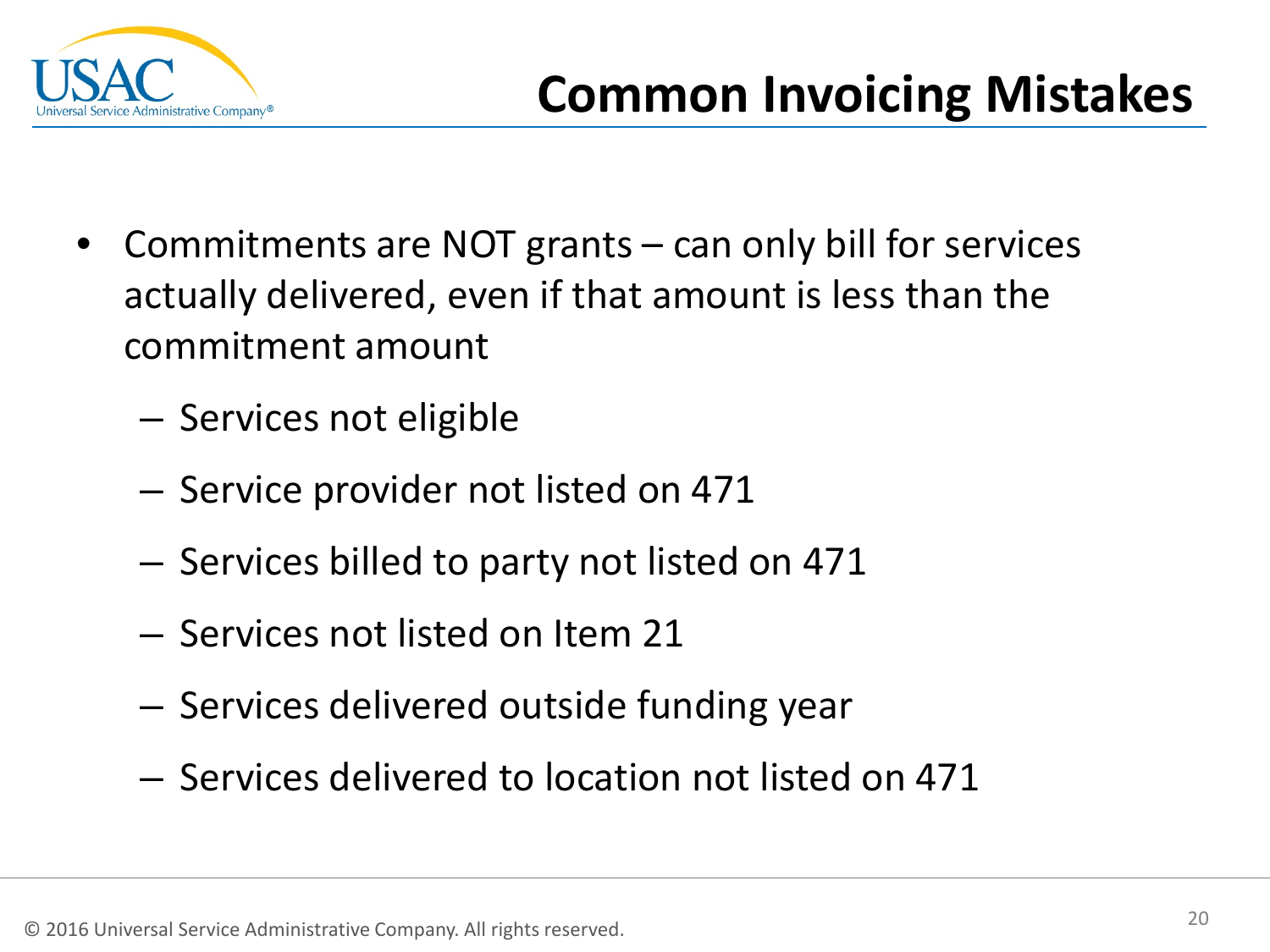

- Service Certifications
	- Customer bill does not identify services
	- Items on customer bill not found on Item 21
	- Service provider not certified by filing FCC Form 473
	- Service substitutions not requested
	- Services delivered outside contract dates
	- Name on bill does not match 471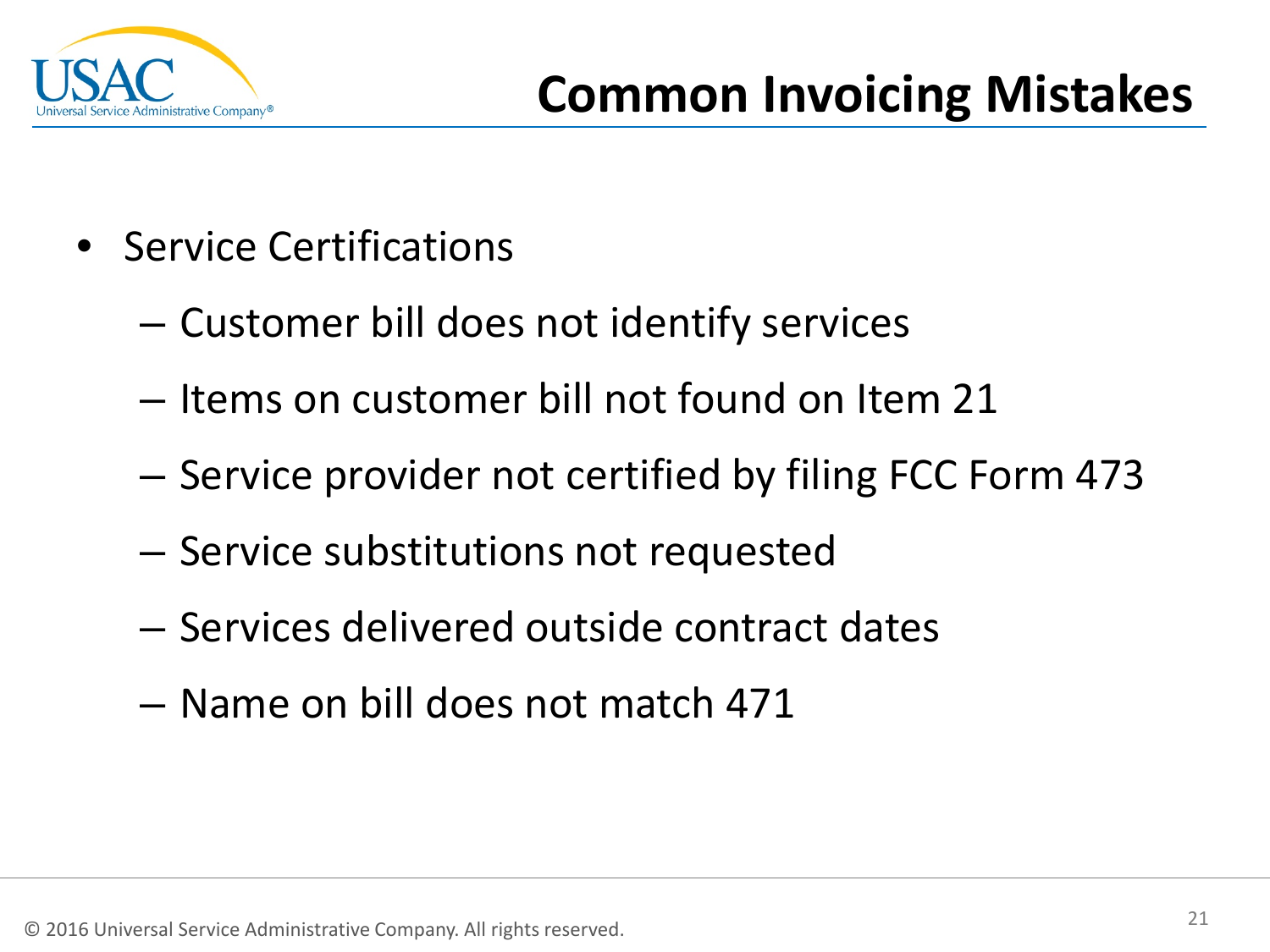

- Payment of beneficiary portion confirmation requests
	- Proof of payment not returned when requested
	- Check does not demonstrate clearing bank
	- Check already shows payment for another invoice
	- Documents not from bank website
	- Payment validation not verified by applicant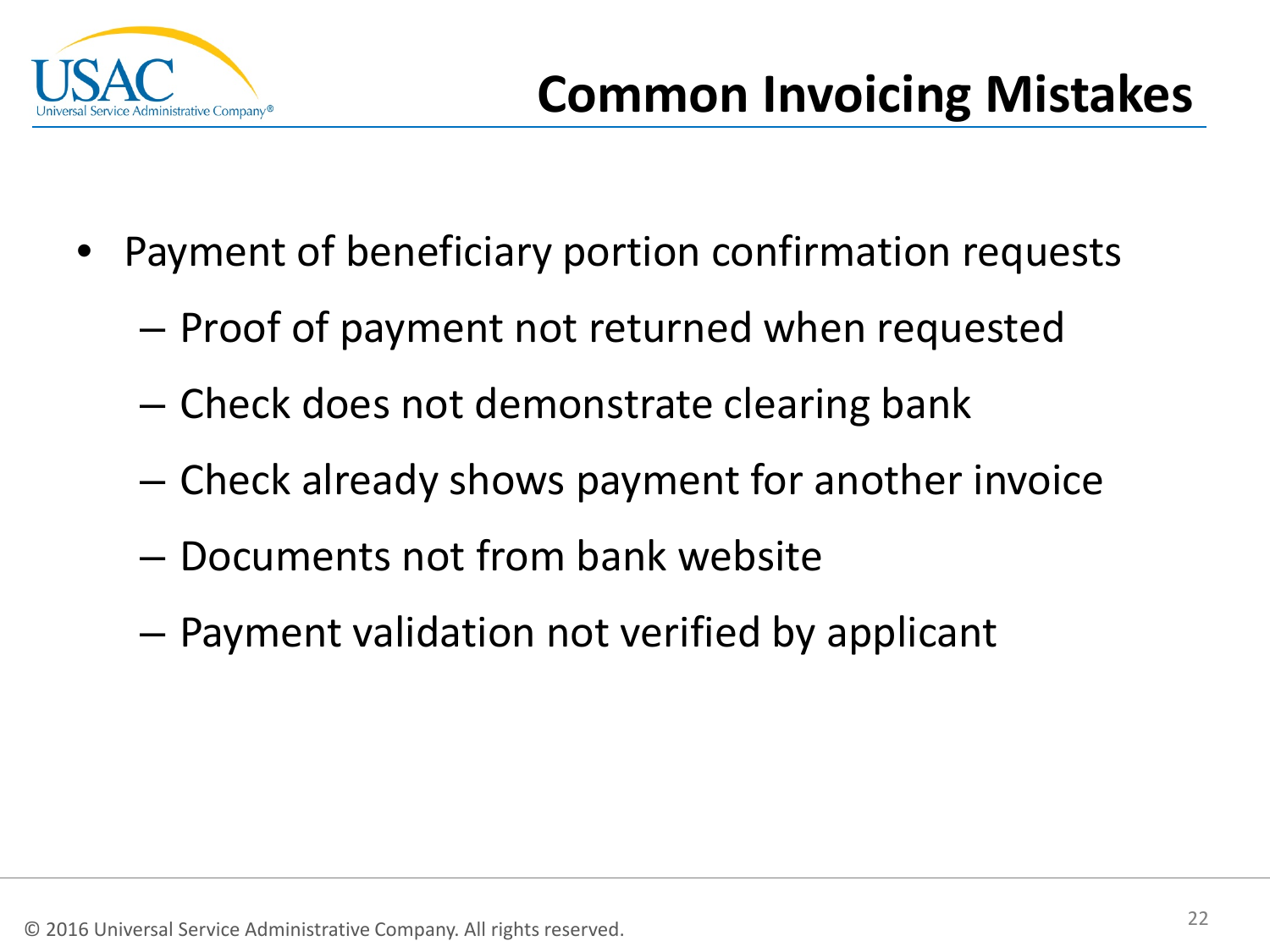

## **Deadline Extensions**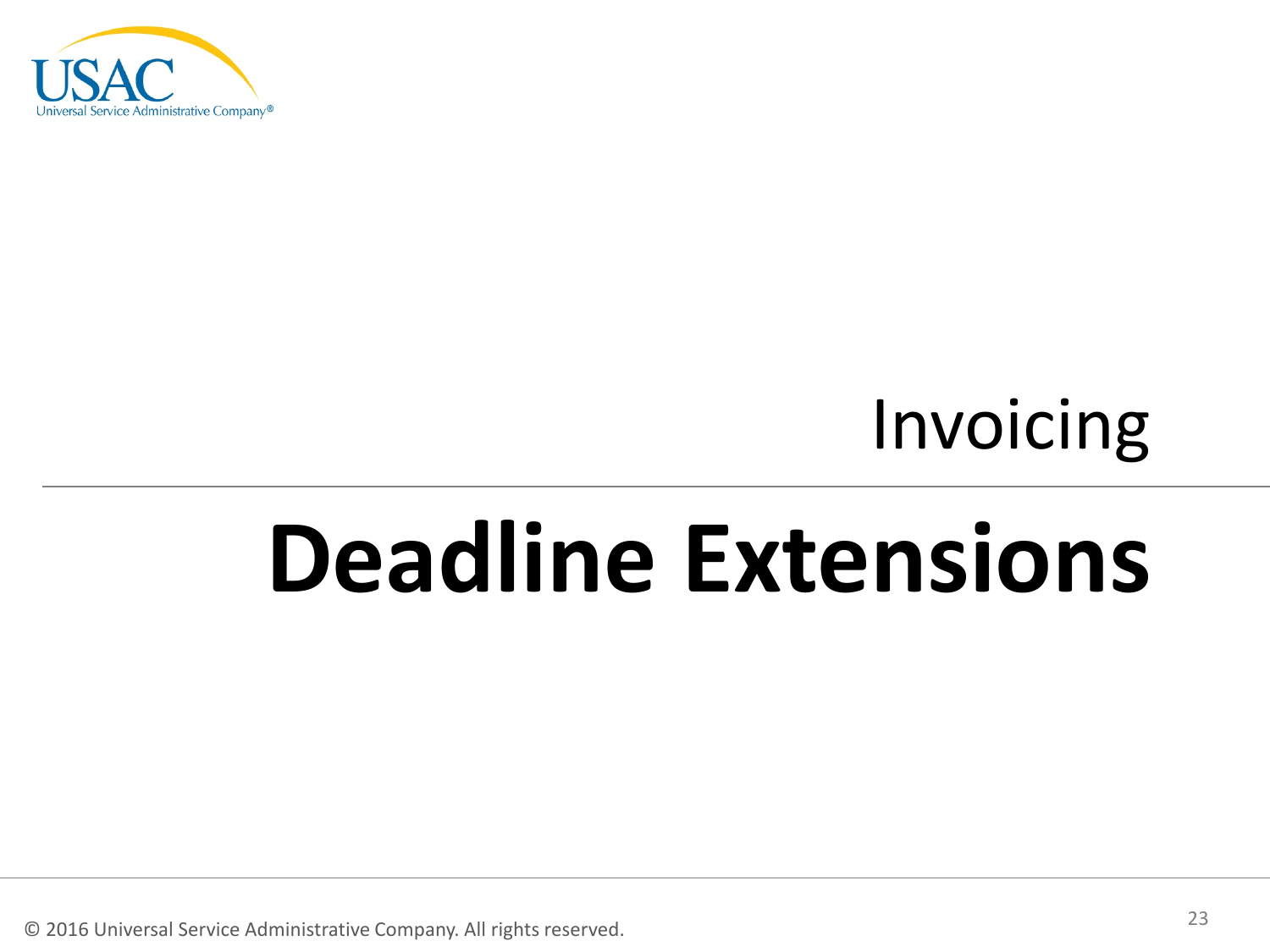

### **Service Delivery and Installation Extension**

- Automatic
	- Late FCDL, Appeals
	- SPIN Changes, Service Substitutions
		- March 1 key date
		- Extends until September 30 of the following year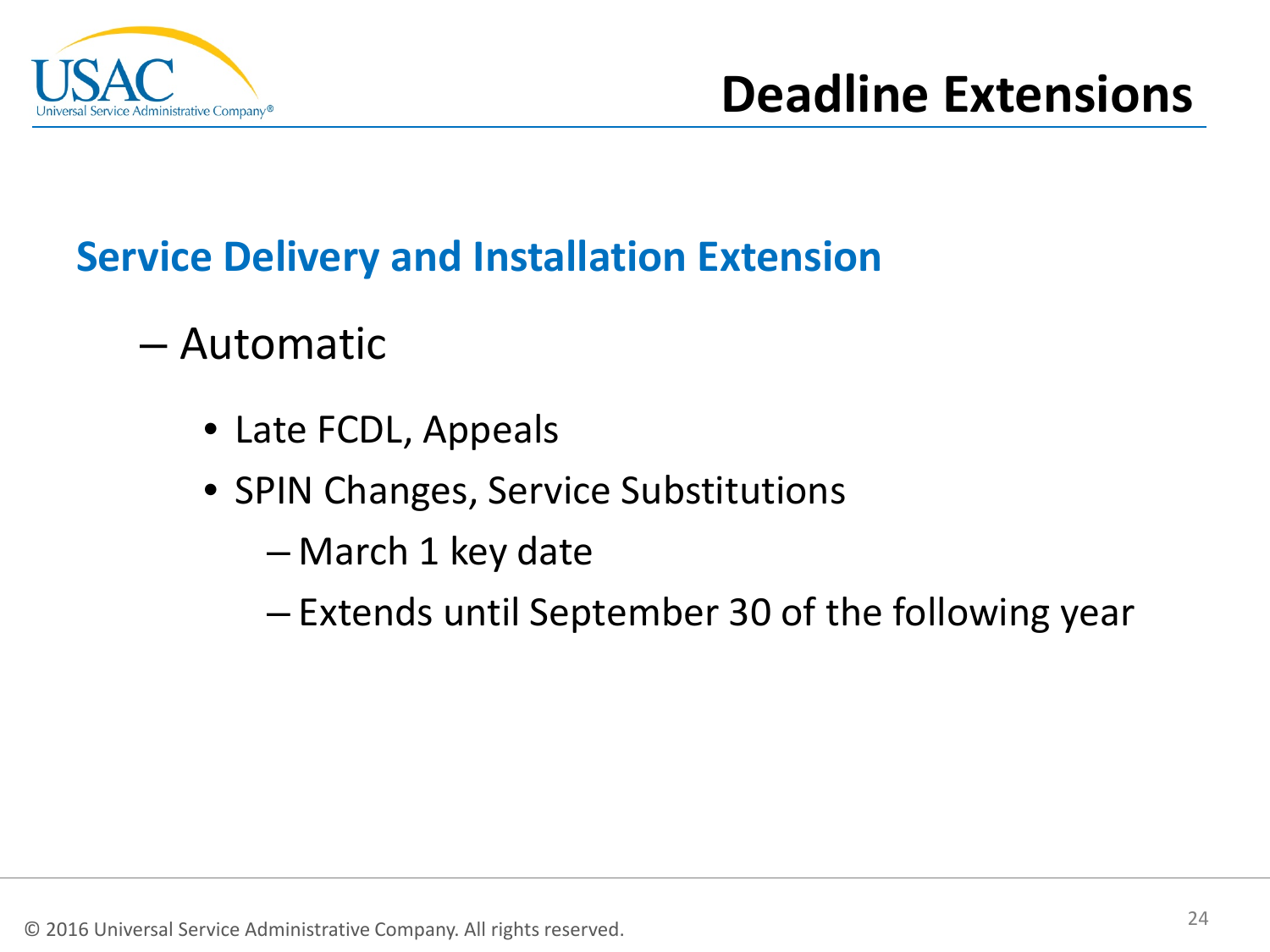

#### **Service Delivery and Installation Extension**

### – Must File a Request

- Filed by the Billed Entity by September 30 for non-recurring services
- Must be filed on FCC Form 500 (FCC Form 500 is also used to adjust the Contract Expiration Date)
- Must provide a reason
- When the service provider is unable to complete delivery and installation for reasons beyond the service provider's control
- When the service provider is unwilling to complete delivery and installation after USAC withheld payment for those services on a properly submitted invoice for more than 60 days after submission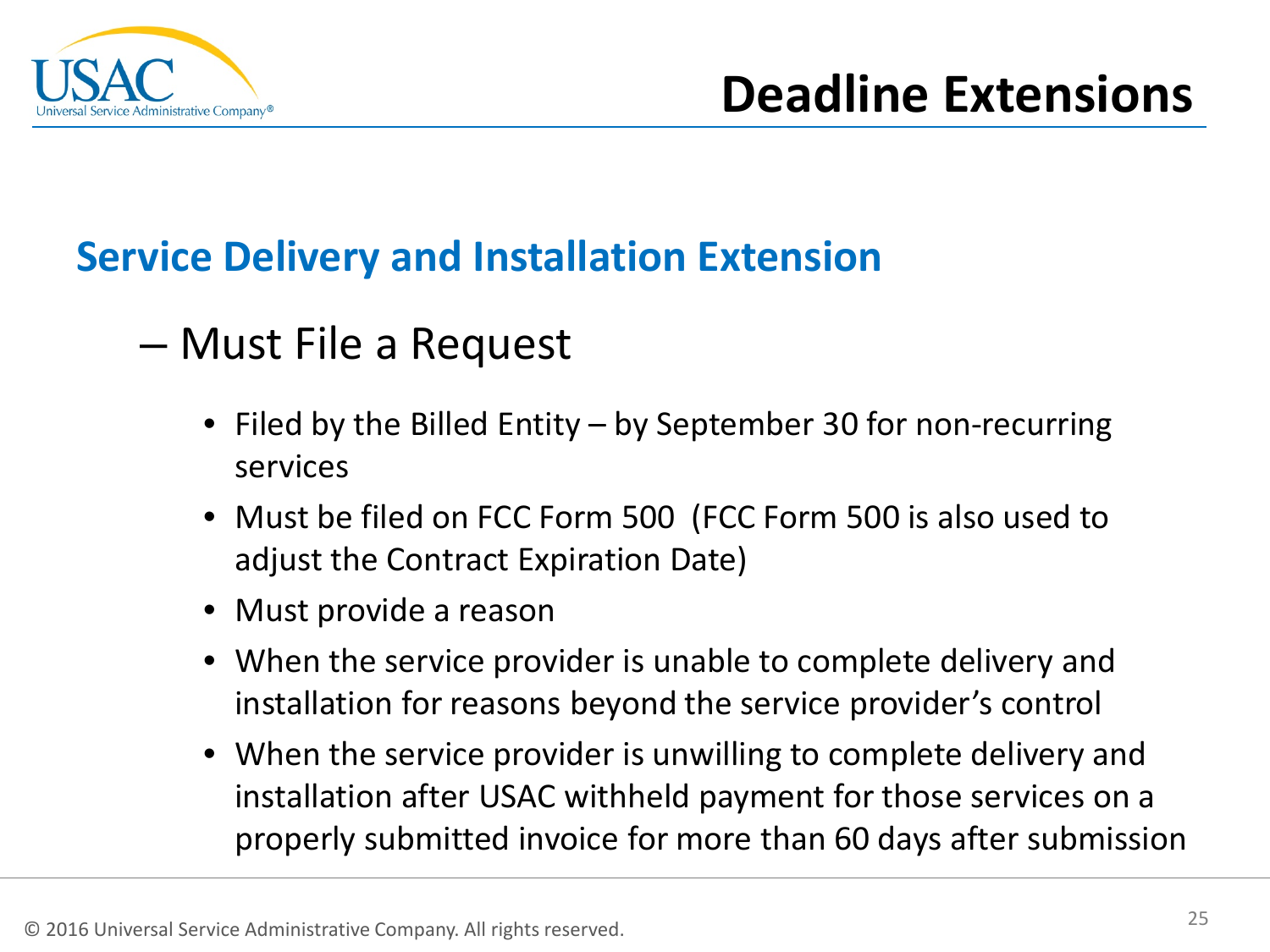

#### **Invoice Extension**

- Invoice Filing Deadline
	- Invoices must be submitted to the Administrator:
		- (1) 120 days after the last day to receive service, or
		- (2) 120 days after the date of the FCC Form 486 Notification Letter, whichever is later. – 54.514 (a)
	- Must be filed by billed entity or service provider
		- Consultants may file if they have a Letter of Agency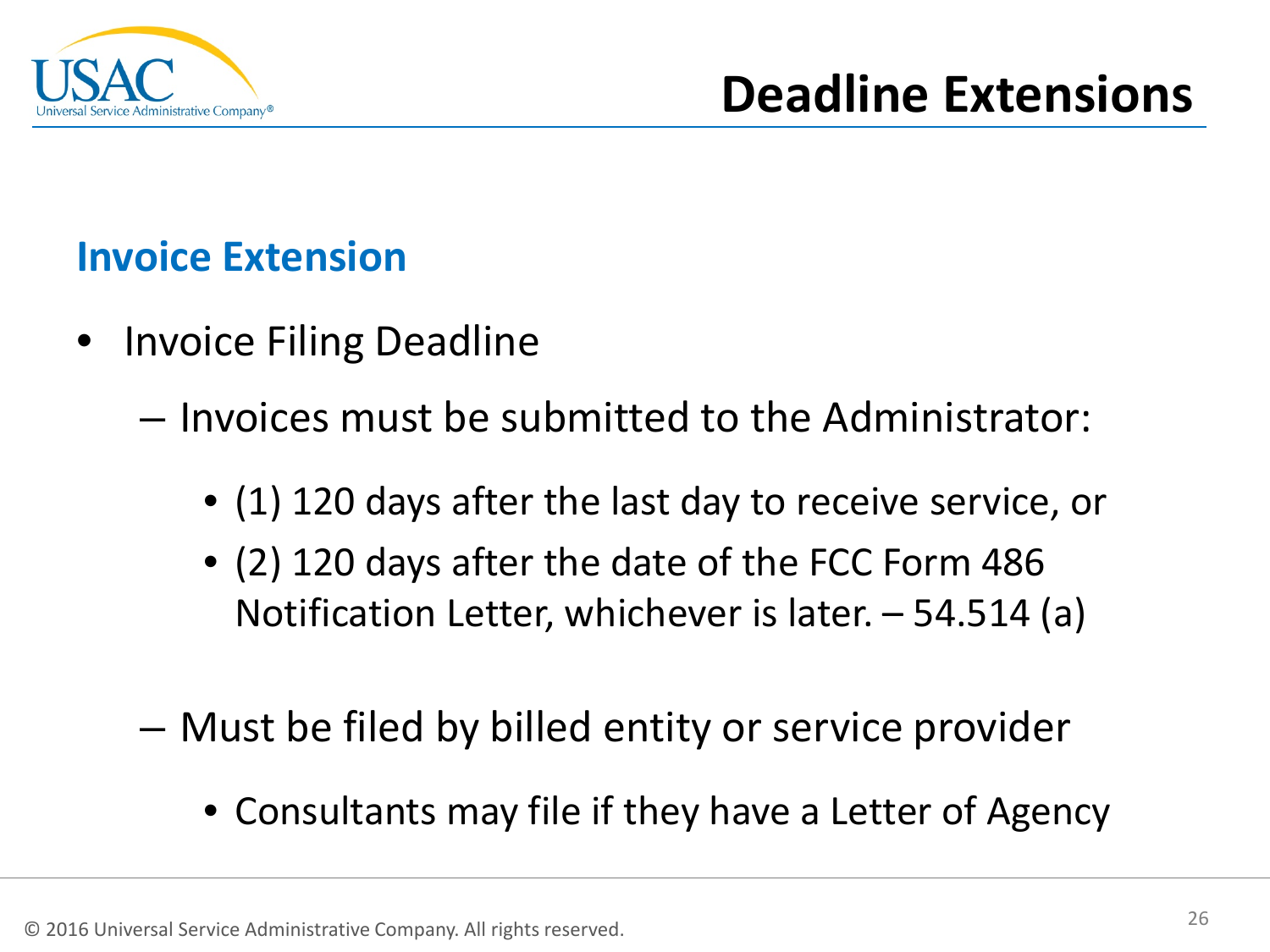

#### **Invoice Extension**

- Invoice Deadline Extension
	- In advance of the deadline pursuant to paragraph (a), service providers or billed entities may request a **onetime** extension of the invoicing deadline.
	- The Administrator shall grant a 120-day extension of the invoice filing deadline, if it is timely requested. – 54.514(b)
	- No longer need to provide a reason for the extension request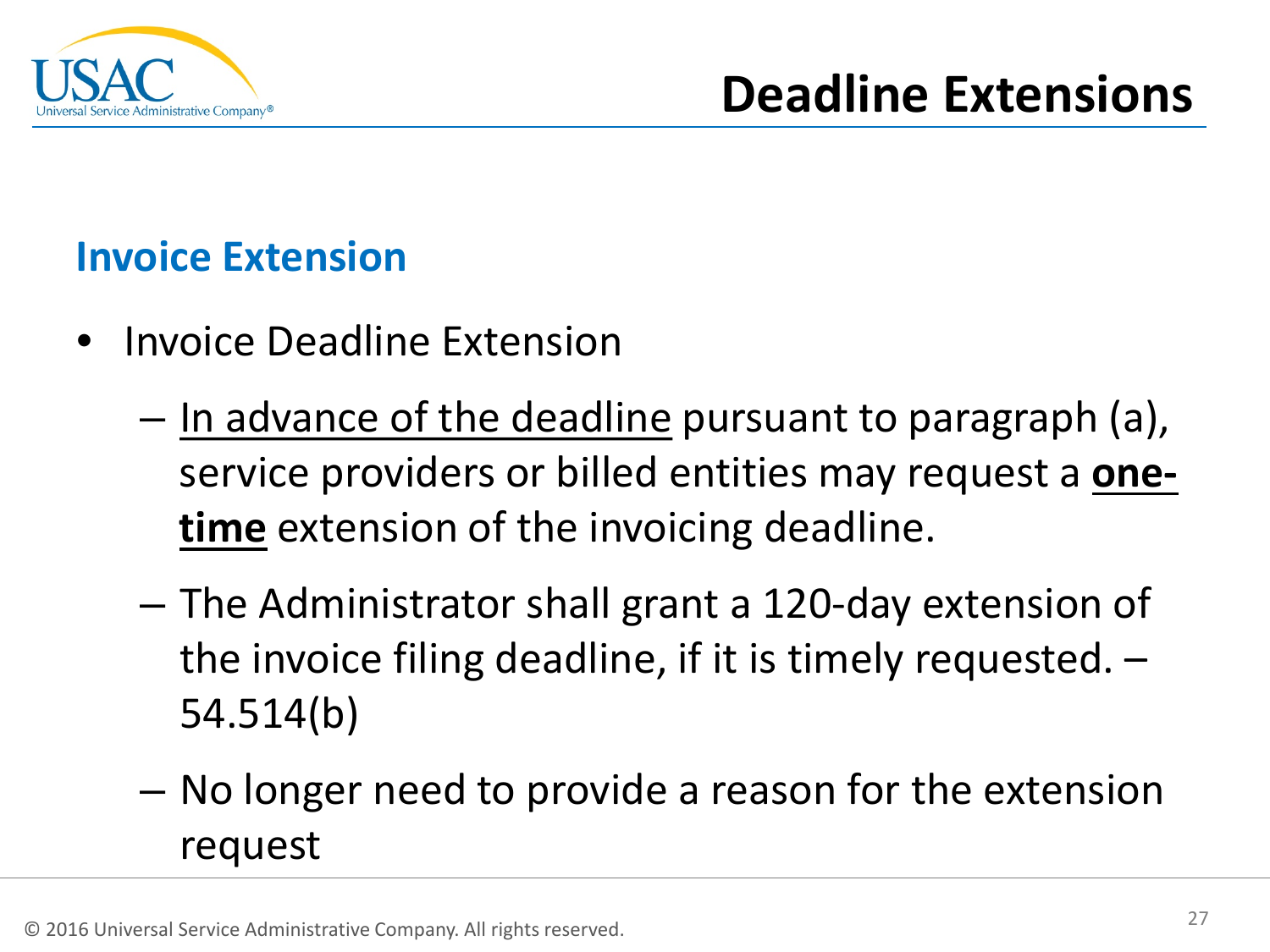

# **Appeals and Waivers**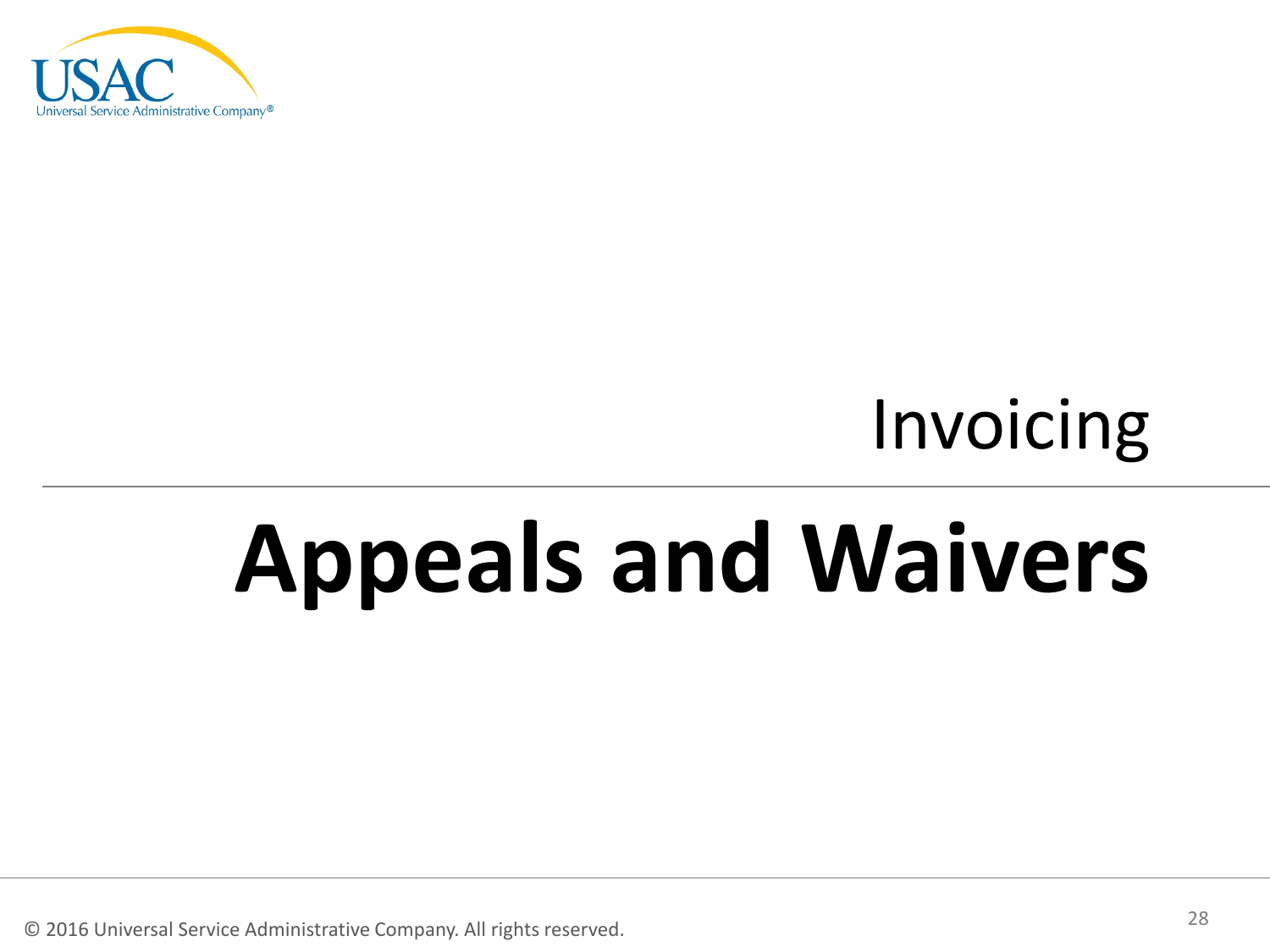

- Appeals must be filed with USAC first
	- May appeal decisions to reject invoices
	- May appeal decision to modify invoices
- Must appeal within 60 days of decision letter
	- Remittance Statement
	- Other decisions FCDL, COMAD, SPIN change, etc.
- Cannot appeal missed deadline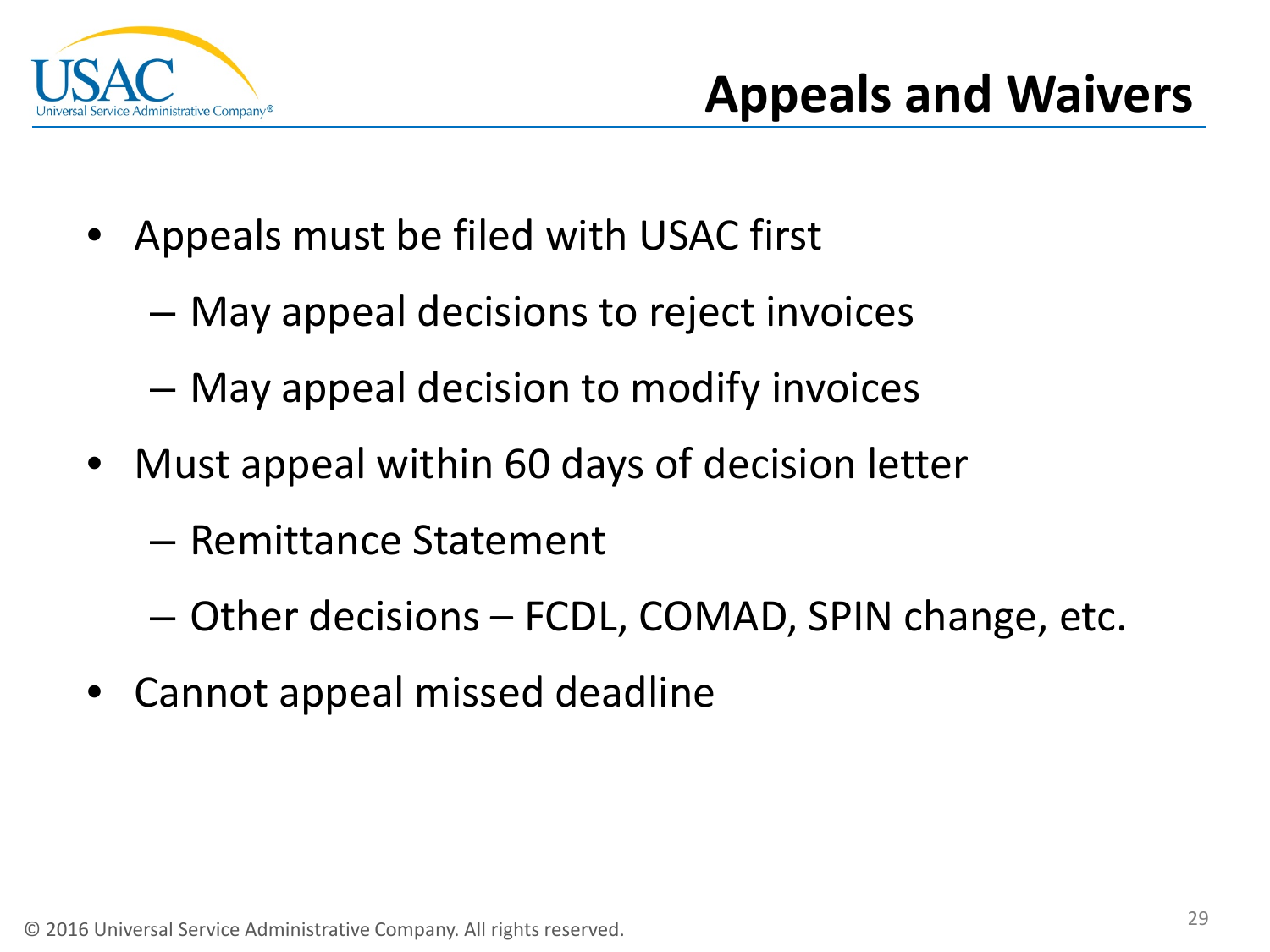

### **Appeals and Waivers**

- **Waivers** 
	- Must request waiver if decision based on rule
		- Missed invoice deadline
		- Missed extension request deadline
	- Must reference CC Docket No. 02-6

- Must be sent to FCC
	- May use Electronic Comment Filing System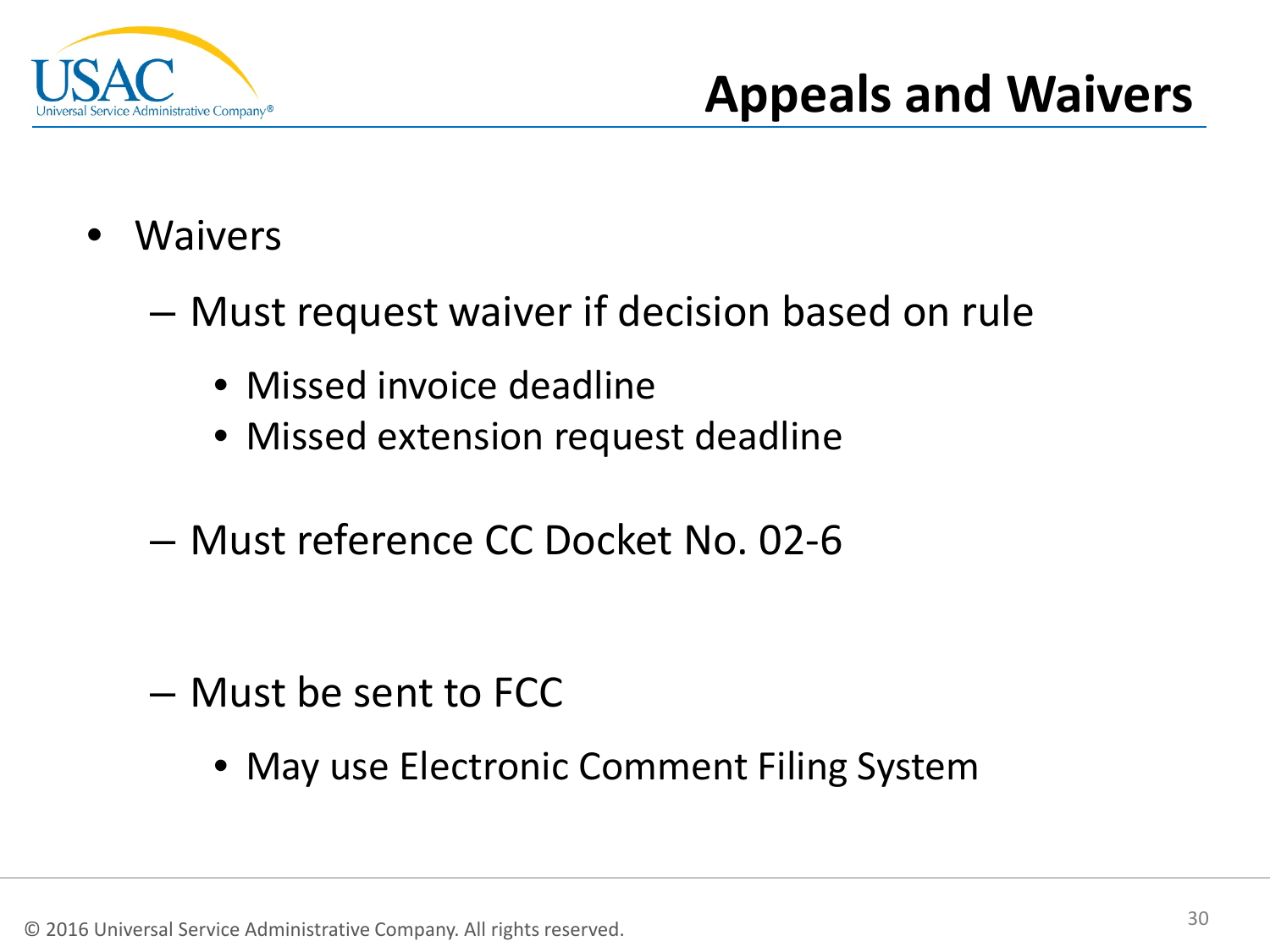

### **With questions, please contact us!**

Mick Kraft

Senior Manager of Invoicing

**Phone: (**202) 776-0200

**Email:** [mkraft@usac.org](mailto:mkraft@usac.org)

**Website:** [www.usac.org](http://www.usac.org/)